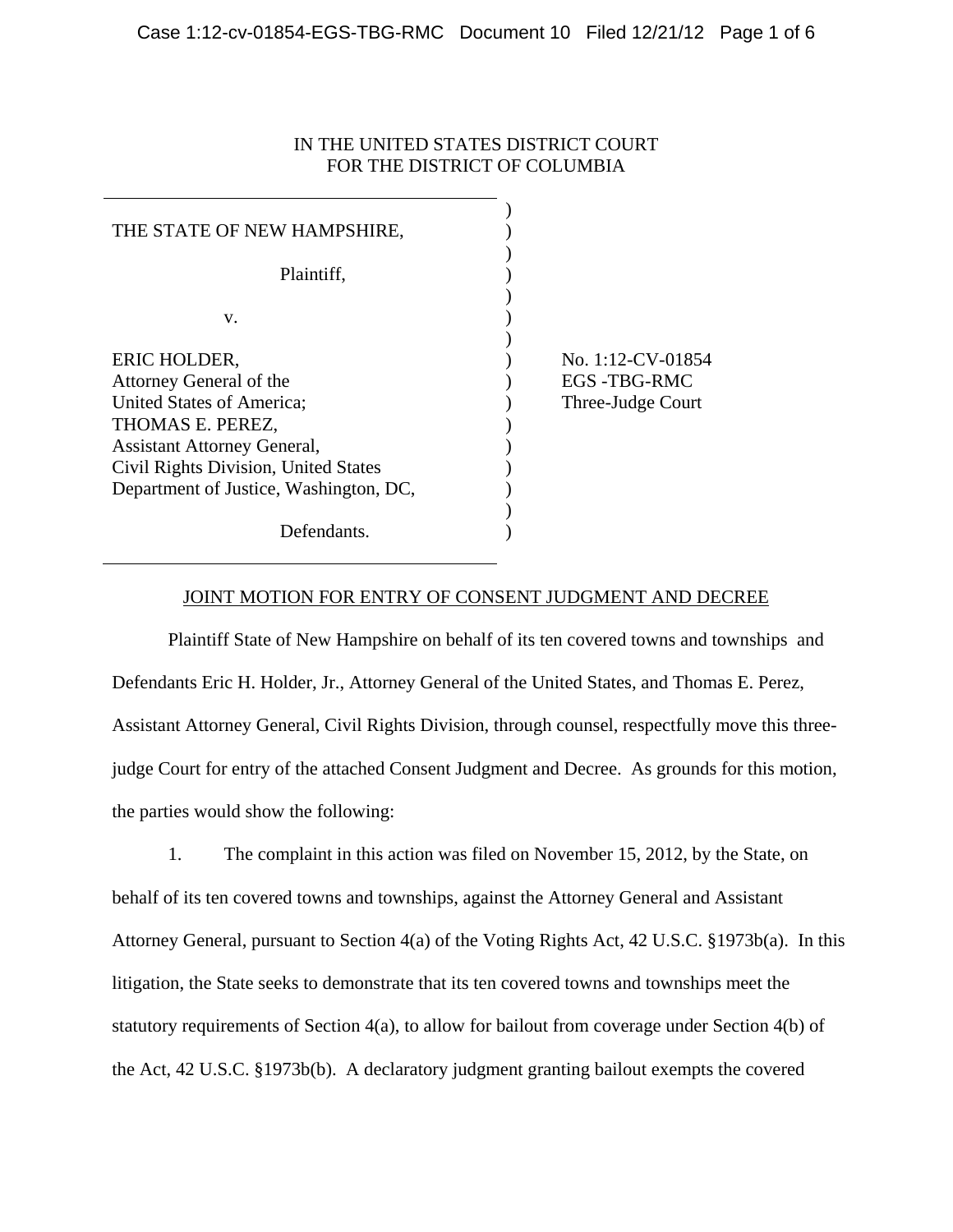### Case 1:12-cv-01854-EGS-TBG-RMC Document 10 Filed 12/21/12 Page 2 of 6

jurisdiction from the preclearance requirements of Section 5 of the Act, 42 U.S.C. §1973c.

2. As required by Section  $4(a)(9)$  of the Act, 42 U.S.C. §1973b(a)(9), the Attorney General has conducted an independent investigation of the ten covered towns and townships to determine if they have satisfied the necessary requirements for a bailout under Section 4(a). As a result of that investigation, and also based on information provided to the Attorney General by the State and the ten covered towns and townships, the Attorney General has determined that the ten covered towns and townships meet all of the requirements of Section 4(a) and has determined that the Attorney General would consent to a declaratory judgment granting bailout to the ten covered towns and townships under Section 4(a).

 3. The parties have conferred concerning a resolution of this litigation and have agreed on the terms of the attached Consent Judgment and Decree, which if entered by this Court, will grant the requested bailout to the ten covered towns and townships.

 4. The enclosed Consent Judgment and Decree is similar to those that have been entered by three-judge courts in other declaratory judgment actions brought in this Court under Section 4 of the Voting Rights Act. *See, e.g., Carroll Cnty. v. Holder*, No. 12-1166 (D.D.C. Nov. 30, 2012); *Craig Cnty. v. Holder*, No. 12-1179 (D.D.C. Nov. 29, 2012); *Merced Cnty. v. Holder*, No. 12-0354 (D.D.C. Aug. 31, 2012); *Grayson Cnty. v. Holder*, No. 12-718 (D.D.C. July 20, 2012)*; Wythe Cnty. v. Holder*, No. 12-719 (D.D.C. June 18, 2012); *City of Williamsburg v. Holder*, No. 11-1415 (D.D.C. Nov. 28, 2011); *James City Cnty. v. Holder*, No. 11-1425 (D.D.C. Nov. 9, 2011); *Culpeper Cnty. v. Holder*, No. 11-1477 (D.D.C. Oct. 3, 2011); *City of Bedford v. Holder*, No. 11-0473 (D.D.C. Aug. 31, 2011); *Bedford Cnty. v. Holder*, No. 11-0499 (D.D.C. Aug. 30, 2011); *Rappahannock Cnty. v. Holder*, No. 11-1123 (D.D.C. Aug. 9, 2011); *City of*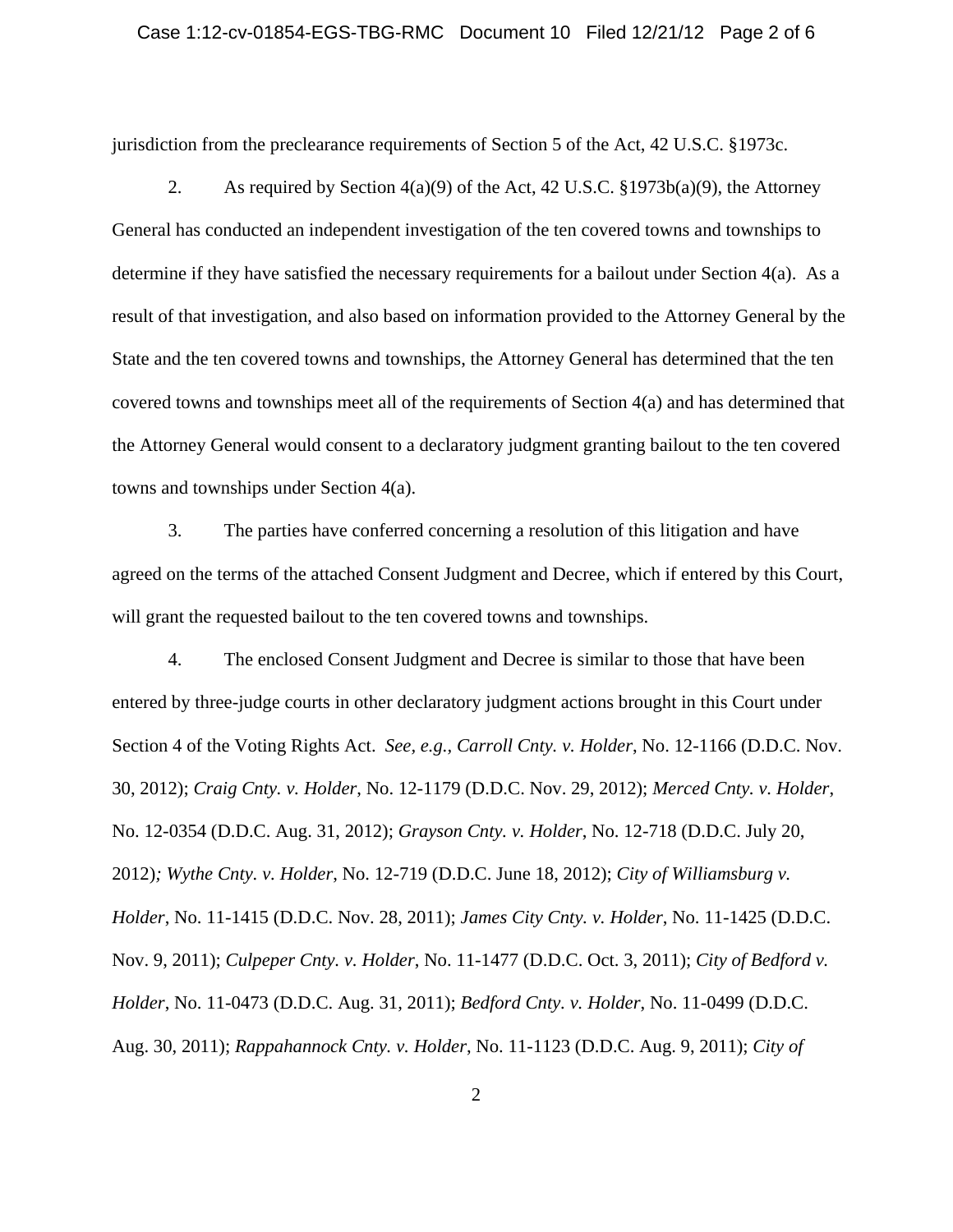### Case 1:12-cv-01854-EGS-TBG-RMC Document 10 Filed 12/21/12 Page 3 of 6

*Manassas Park v. Holder*, No. 11-749 (D.D.C. Aug. 3, 2011); *Amherst Cnty. v. Mukasey*, No. 08- 780 (D.D.C. Aug. 13, 2008); *Middlesex Cnty. v. Gonzales*, No. 07-1485 (D.D.C. Jan. 7, 2008). Information on bailout cases is available on the Department of Justice's website at www.justice.gov/crt/about/vot/misc/sec\_4.php

5. The parties respectfully request that this Court delay entry of the enclosed Consent Judgment and Decree for 30 days after the filing of this Joint Motion, so that the ten covered towns and townships can publish notice of the proposed settlement pursuant to Section 4(a)(4) of the Act, 42 U.S.C. §1973b(a)(4).

 For the reasons above and as set forth in the attached Consent Judgment and Decree, the parties respectfully request that this Court grant the Joint Motion and enter the attached Consent Judgment and Decree.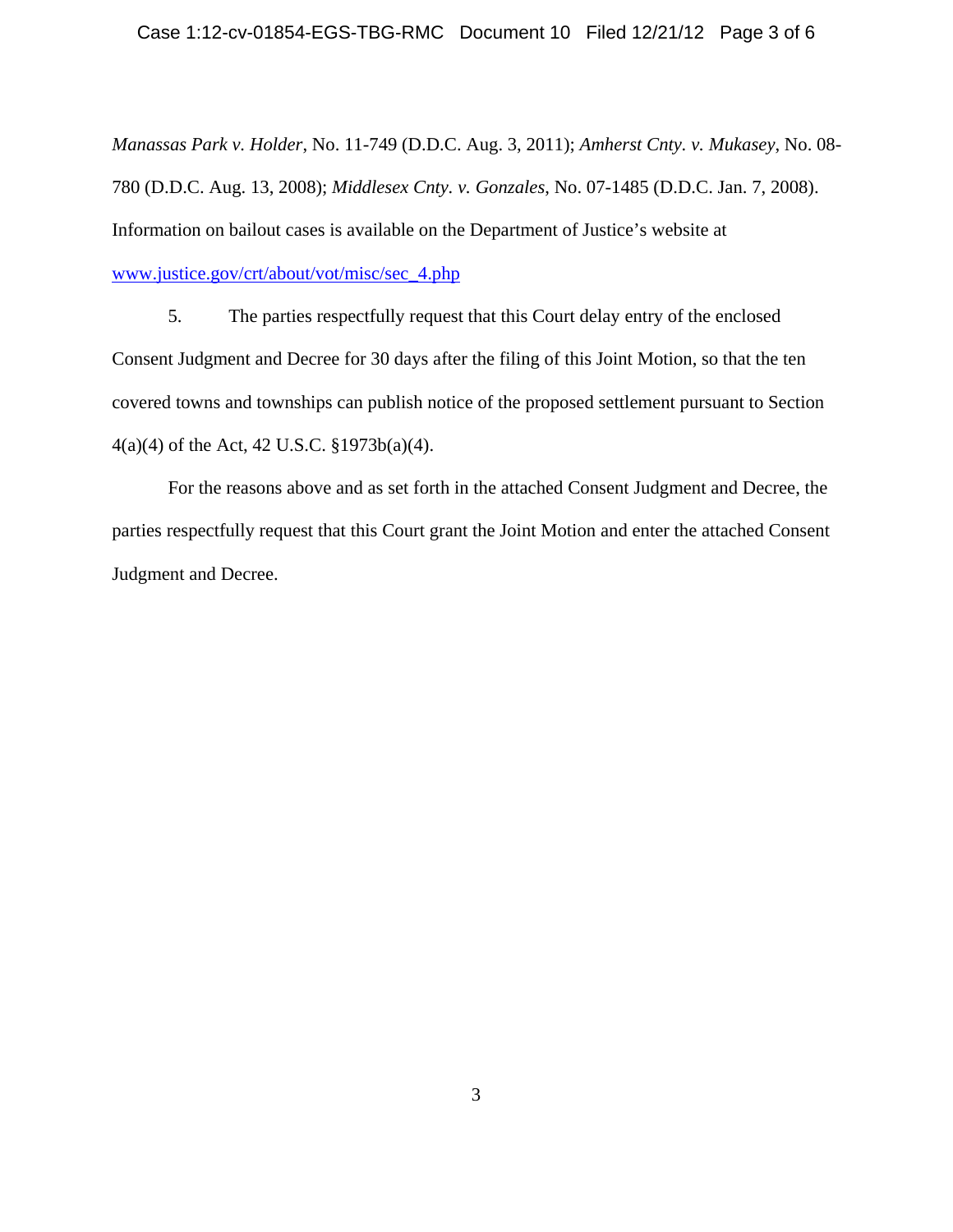Respectfully submitted,

MICHAEL A. DELANEY Attorney General MATTHEW MAVROGEORGE Assistant Attorney General 33 Capitol Street Concord, NH 03301 Phone: (603) 271-3658 Fax: (603) 271-2110

*/s/ J. Gerald Hebert* J. GERALD HEBERT D.C. Bar No. 447676 Attorney at Law 191 Somervelle Street, # 405 Alexandria, VA 22304 Phone: (703) 628-4673 hebert@voterlaw.com

STEPHEN B. PERSHING D.C. Bar No. 482580 1416 E Street, N.E. Washington, D.C. 20002 Phone: (202) 543-4749 sbpershing@gmail.com

*Counsel for Plaintiff State of New Hampshire* 

Dated: December 21, 2012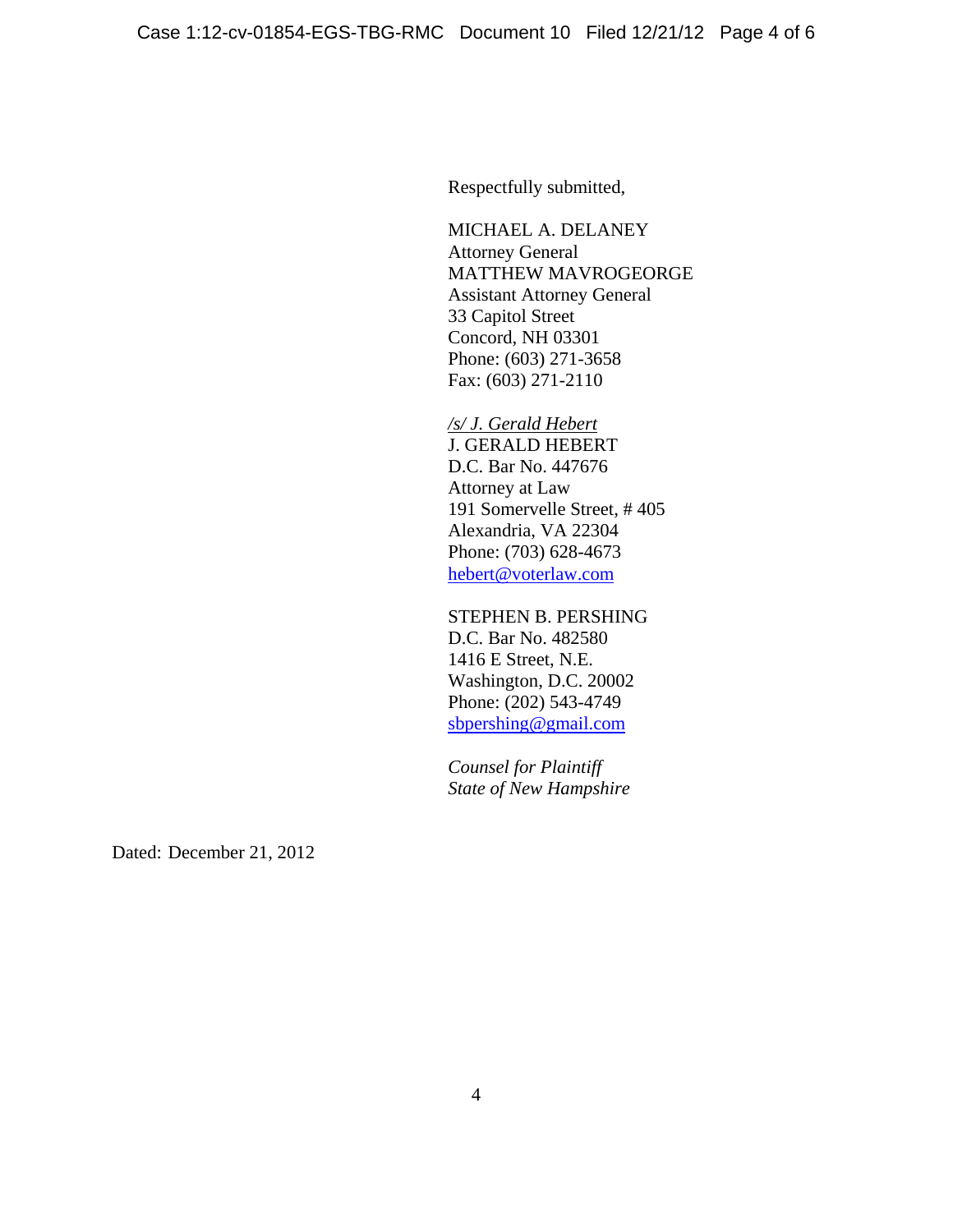Respectfully submitted,

# RONALD C. MACHEN JR. THOMAS E. PEREZ United States Attorney Assistant Attorney General District of Columbia Civil Rights Division

*/s/ SaraBeth Donovan* T. CHRISTIAN HERREN, JR. SARABETH DONOVAN BRUCE I. GEAR CHRISTY A. MCCORMICK JENIGH J. GARRETT Attorneys Voting Section Civil Rights Division United States Department of Justice 950 Pennsylvania Ave., N.W. Room 7254 - NWB Washington, D.C. 20530 Phone: (202) 305-2552 Fax: (202) 307-3961 sarabeth.donovan@usdoj.gov bruce.gear@usdoj.gov christy.mccormick@usdoj.gov jenigh.garrett@usdoj.gov

*Counsel for Defendants Attorney General of the United States and Assistant Attorney General, Civil Rights Division* 

Dated: December 21, 2012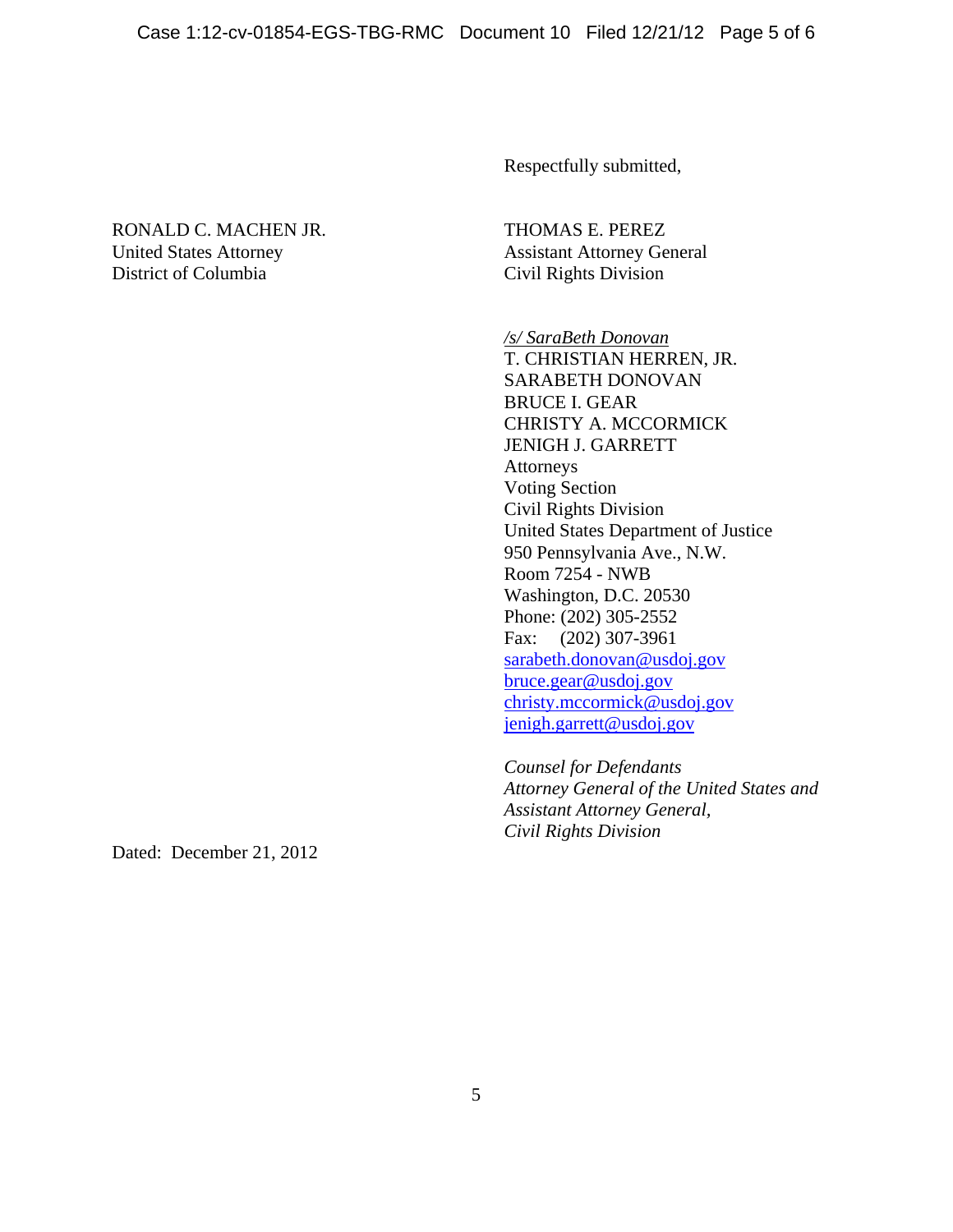## CERTIFICATE OF SERVICE

I hereby certify that on this  $21<sup>st</sup>$  day of December, 2012, I served a copy of the foregoing Joint Motion for Entry of Consent Judgment and Decree by filing the same in this Court's ECF system, which will provide electronic notice to all counsel of record.

> */s/ SaraBeth Donovan* SARABETH DONOVAN Attorney, Voting Section Civil Rights Division United States Department of Justice 950 Pennsylvania Ave. N.W., NWB-7254 Washington, D.C. 20530 sarabeth.donovan@usdoj.gov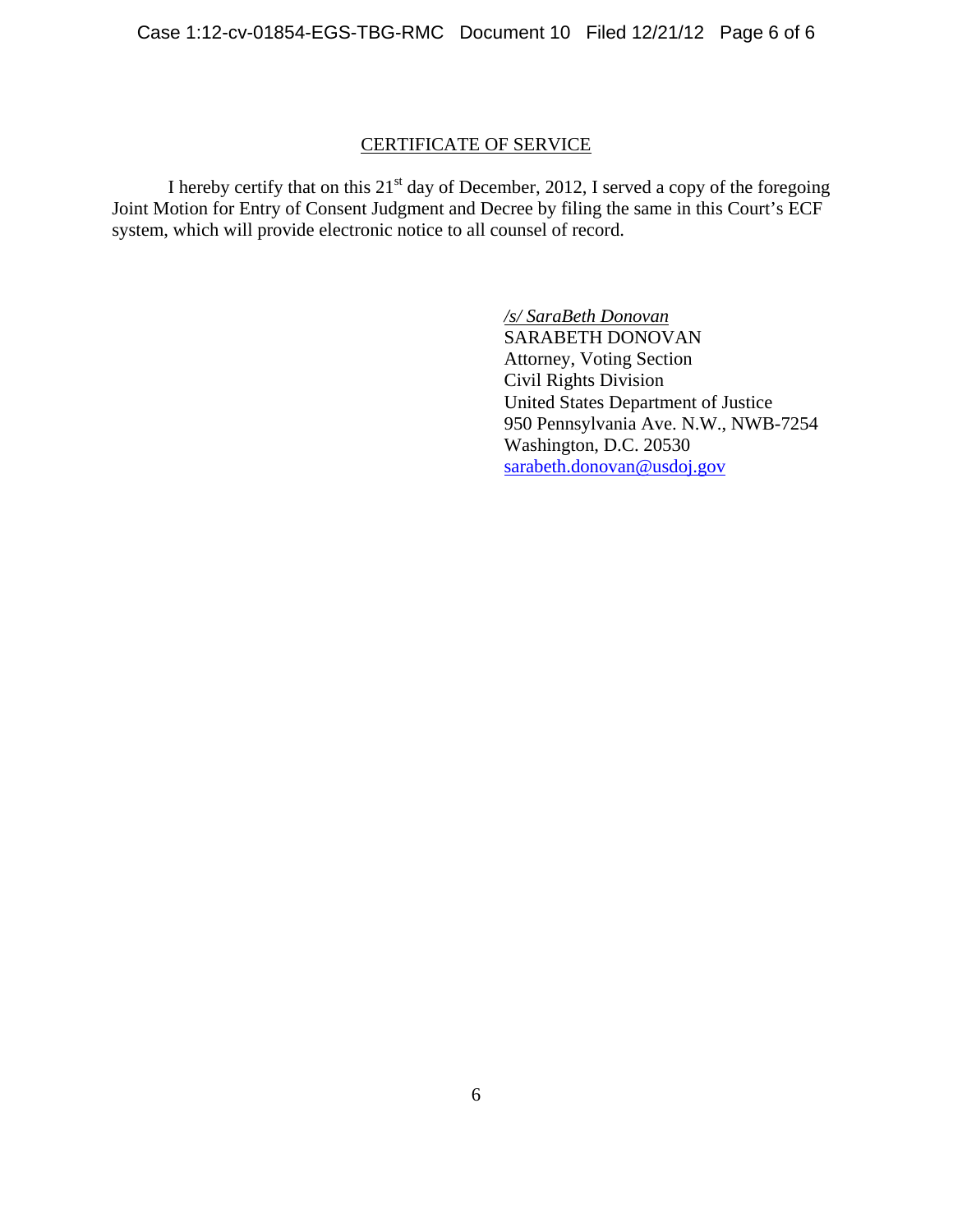# IN THE UNITED STATES DISTRICT COURT FOR THE DISTRICT OF COLUMBIA

| THE STATE OF NEW HAMPSHIRE,            |                    |
|----------------------------------------|--------------------|
| Plaintiff,                             |                    |
| V.                                     |                    |
| ERIC HOLDER,                           | No. 1:12-CV-01854  |
| Attorney General of the                | <b>EGS-TBG-RMC</b> |
| United States of America;              | Three-Judge Court  |
| THOMAS E. PEREZ,                       |                    |
| <b>Assistant Attorney General,</b>     |                    |
| Civil Rights Division, United States   |                    |
| Department of Justice, Washington, DC, |                    |
|                                        |                    |
| Defendants.                            |                    |

## CONSENT JUDGMENT AND DECREE

1. Plaintiff State of New Hampshire ("New Hampshire") initiated this action against Defendants Eric Holder, Attorney General of the United States, and Thomas E. Perez, Assistant Attorney General, Civil Rights Division (collectively, "the Attorney General") on November 15, 2012 on behalf of the ten covered towns and unincorporated townships in the State that are subject to the special provisions of the Voting Rights Act.

2. The towns and townships of Antrim, Benton, Boscawen, Millsfield, Newington, Pinkham's Grant, Rindge, Stewartstown, Stratford, and Unity, New Hampshire are political subdivisions organized under the constitution and laws of the State of New Hampshire. These ten towns and townships are subject to the special provisions of the Voting Rights Act, including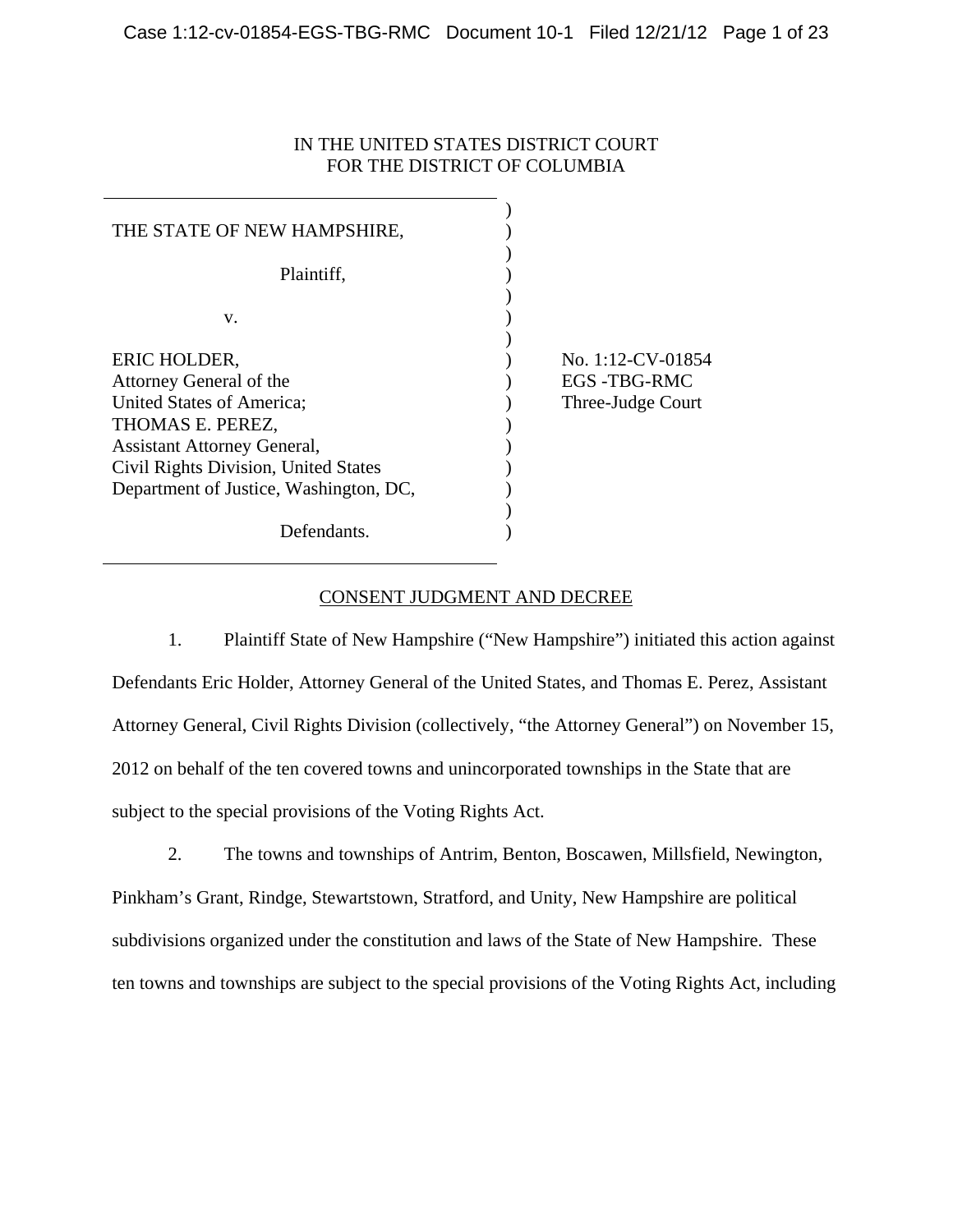the preclearance requirements of Section 5 of the Act, 42 U.S.C. §1973c. The State of New Hampshire itself is not a covered jurisdiction under the Act.

3. The ten towns and townships became covered after the 1970 amendments to the Voting Rights Act, based on the coverage formula set forth in the second sentence of Section 4(b) of the Act, 42 U.S.C. §1973b(b), and based on determinations made by the Attorney General and the Director of the Census, that were published in the Federal Register. The Attorney General determined that the State of New Hampshire maintained a "test or device" as of November 1, 1968, 35 Fed. Reg. 12354 (Aug. 1, 1970). The Director of the Census determined that in each of these ten towns or townships in New Hampshire, considered separately, less than 50 percent of the persons of voting age residing therein voted in the presidential election on November 1968, 39 Fed. Reg. 16912 (May 10, 1974). By virtue of this coverage determination, the ten covered towns and townships and the governmental units within their boundaries must receive preclearance under Section 5 of the Voting Rights Act for all changes affecting voting enacted or implemented after November 1, 1968. The State has sought preclearance for state enactments that affect voters in the covered towns and townships.

4. In this action, New Hampshire seeks a declaratory judgment pursuant to Section  $4(a)(1)$  of the Voting Rights Act, 42 U.S.C. §1973b(a)(1), exempting the ten covered towns and townships from coverage under Section 4(b) of the Act, 42 U.S.C. §1973b(b). Exemption under Section 4(b) would in turn exempt the covered towns and townships and governmental units included within their boundaries from the preclearance provisions of Section 5, 42 U.S.C. §1973c.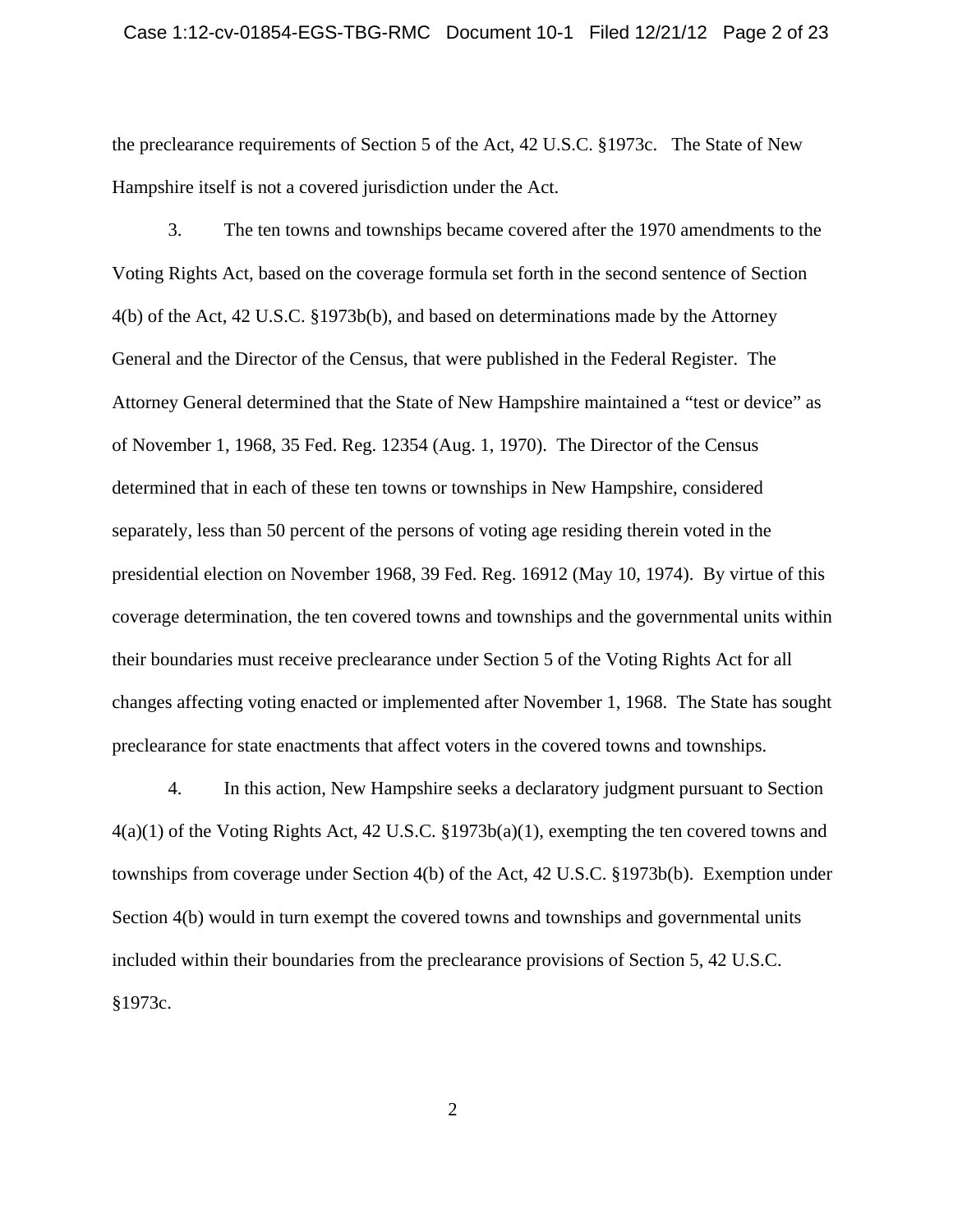5. This three-judge district court is authorized by 28 U.S.C. §2284 and 42 U.S.C.

§1973b(a)(5) and has jurisdiction over this matter.

6. Section 4(a) of the Voting Rights Act provides that a political subdivision subject to the special provisions of the Act may be exempted or "bailed out" from those provisions through a declaratory judgment action in this Court if it can demonstrate fulfillment of the specific statutory conditions in Section 4(a) both "during the ten years preceding the filing" of the bailout action and "during the pendency" of such action. 42 U.S.C. §1973b(a)(1). In relevant part, the statutory conditions for bailout in Section 4(a) are:

> (A) no such test or device has been used within such State or political subdivision for the purpose or with the effect of denying or abridging the right to vote on account of race or color or (in the case of a State or subdivision seeking a declaratory judgment under the second sentence of this subsection) in contravention of the guarantees of subsection  $(f)(2)$  of this section;

> (B) no final judgment of any court of the United States, other than the denial of declaratory judgment under this section, has determined that denials or abridgements of the right to vote on account of race or color have occurred anywhere in the territory of such State or political subdivision or (in the case of a State or subdivision seeking a declaratory judgment under the second sentence of this subsection) that denials or abridgements of the right to vote in contravention of the guarantees of subsection  $(f)(2)$ of this section have occurred anywhere in the territory of such State or subdivision and no consent decree, settlement, or agreement has been entered into resulting in any abandonment of a voting practice challenged on such grounds; and no declaratory judgment under this section shall be entered during the pendency of an action commenced before the filing of an action under this section and alleging such denials or abridgements of the right to vote;

> (C) no Federal examiners or observers under subchapters I-A to I-C of this chapter have been assigned to such State or political subdivision;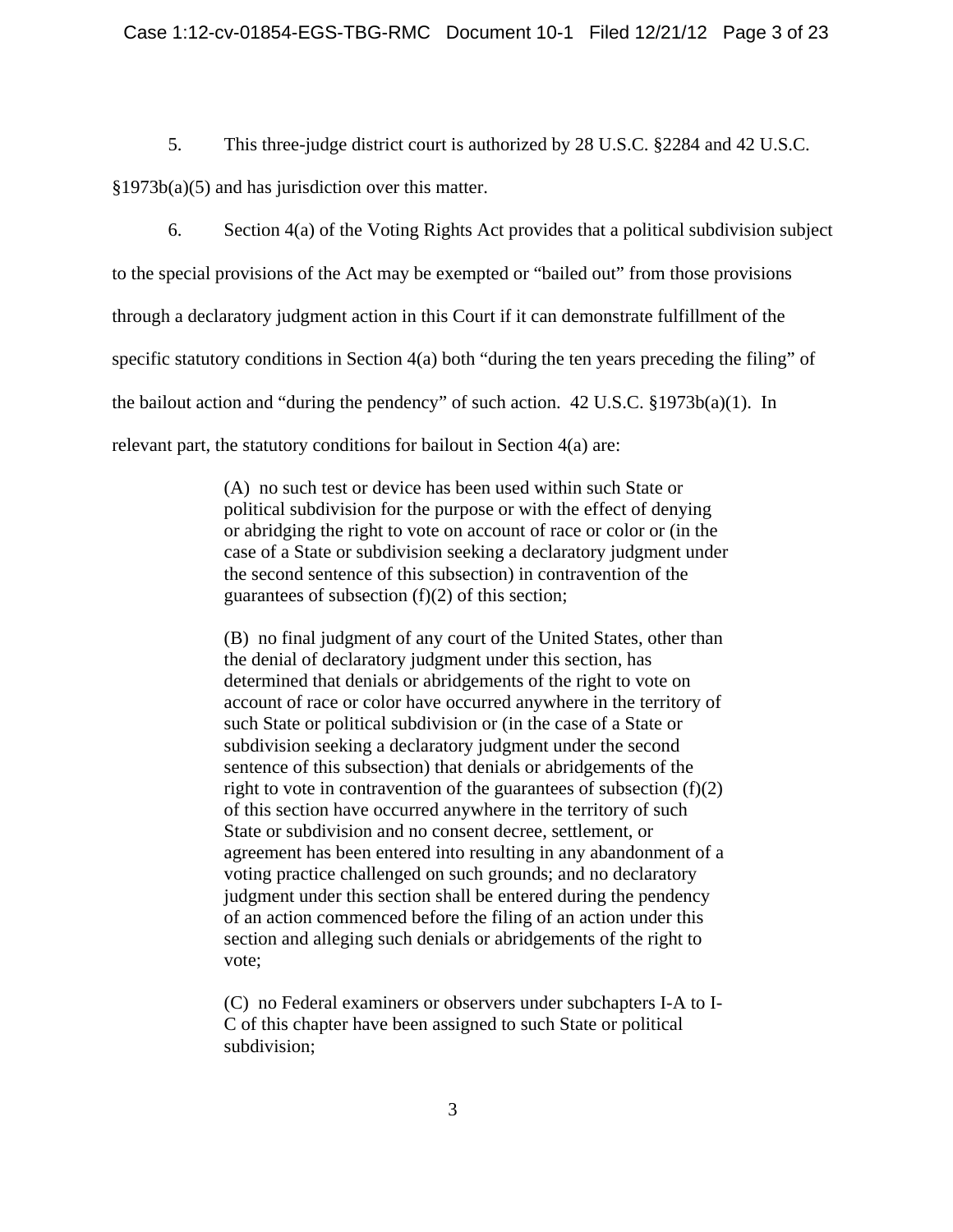(D) such State or political subdivision and all governmental units within its territory have complied with section 1973c of this title, including compliance with the requirement that no change covered by section 1973c of this title has been enforced without preclearance under section 1973c of this title, and have repealed all changes covered by section 1973c of this title to which the Attorney General has successfully objected or as to which the United States District Court for the District of Columbia has denied a declaratory judgment;

(E) the Attorney General has not interposed any objection (that has not been overturned by a final judgment of a court) and no declaratory judgment has been denied under section 1973c of this title, with respect to any submission by or on behalf of the plaintiff or any governmental unit within its territory under section 1973c of this title, and no such submissions or declaratory judgment actions are pending; and

(F) such State or political subdivision and all governmental units within its territory - (i) have eliminated voting procedures and methods of election which inhibit or dilute equal access to the electoral process; (ii) have engaged in constructive efforts to eliminate intimidation and harassment of persons exercising rights protected under subchapters I-A to I-C of this chapter; and (iii) have engaged in other constructive efforts, such as expanded opportunity for convenient registration and voting for every person of voting age and the appointment of minority persons as election officials throughout the jurisdiction and at all stages of the election and registration process.

*See* 42 U.S.C. §§1973b(a)(1)(A)-(F).

7. Section 4(a) provides the following additional requirements to obtain bailout:

To assist the court in determining whether to issue a declaratory judgment under this subsection, the plaintiff shall present evidence of minority participation, including evidence of the levels of minority group registration and voting, changes in such levels over time, and disparities between minority-group and non-minoritygroup participation.

No declaratory judgment shall issue under this subsection with respect to such State or political subdivision if such plaintiff and governmental units within its territory have, during the period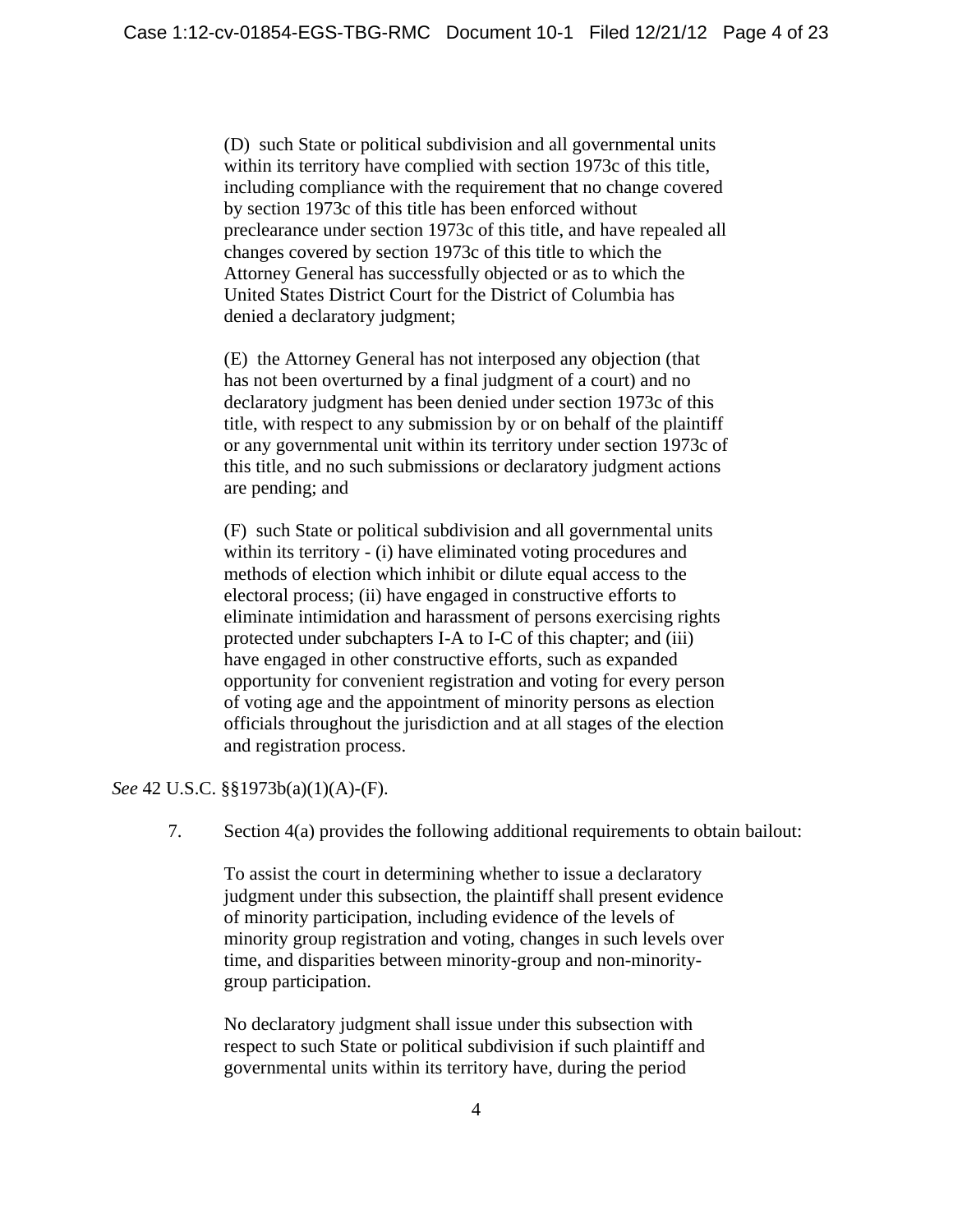beginning ten years before the date the judgment is issued, engaged in violations of any provision of the Constitution or laws of the United States or any State or political subdivision with respect to discrimination in voting on account of race or color or (in the case of a State or subdivision seeking a declaratory judgment under the second sentence of this subsection) in contravention of the guarantees of subsection  $(f)(2)$  of this section unless the plaintiff establishes that any such violations were trivial, were promptly corrected, and were not repeated.

The State or political subdivision bringing such action shall publicize the intended commencement and any proposed settlement of such action in the media serving such State or political subdivision and in appropriate United States post offices . . . .

### *See* 42 U.S.C. §1973b(a)(2)-(a)(4).

8. Section 4(a)(9) provides that the Attorney General can consent to entry of a declaratory judgment granting bailout "if based upon a showing of objective and compelling evidence by the plaintiff, and upon investigation, he is satisfied that the State or political subdivision has complied with the requirements of  $[Section 4(a)(1)] \dots$ ." 42 U.S.C. §1973b(a)(9).

9. The Attorney General has advised the Court that he has conducted a comprehensive and independent investigation to determine the eligibility for bailout by the covered towns and townships. In so doing, the Attorney General represents that Department of Justice attorneys have interviewed numerous members of local communities and reviewed a substantial quantity of documentary evidence, including: background information; demographic data; the submissions made by New Hampshire under Section 5 on behalf of the covered towns and townships and the governmental units within them; and the minutes of the governing bodies of the covered towns and townships and the governmental units within them that have conducted elections, for the period of the past ten years.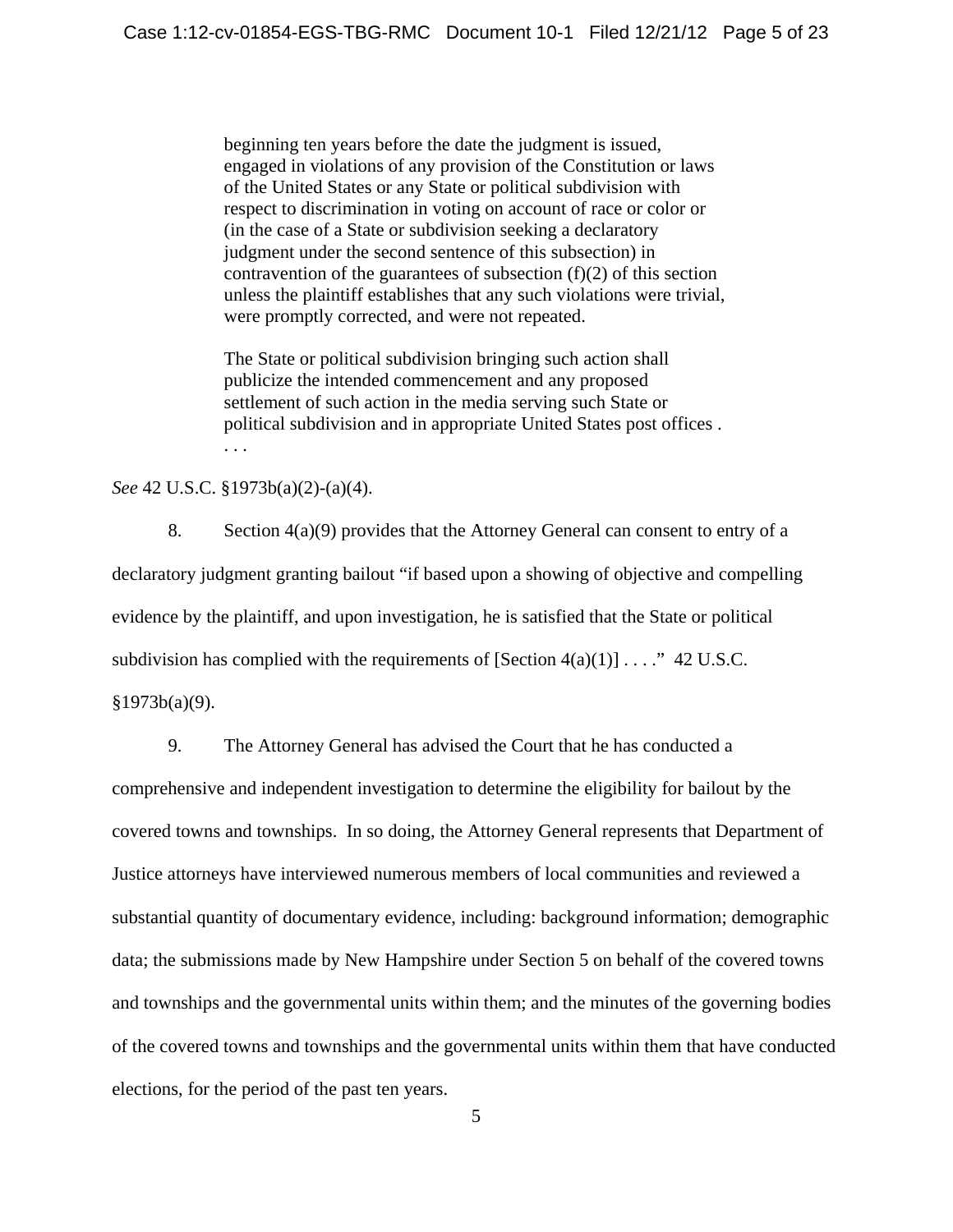10. The Attorney General and the State of New Hampshire agree that the covered towns and townships within the State have fulfilled the conditions required by Section 4(a) and are therefore entitled to the requested declaratory judgment exempting them from Section 5 coverage. Accordingly, the State and the Attorney General have filed a Joint Motion for Entry of his Consent Judgment and Decree based on the following agreed factual findings.

#### AGREED FACTUAL FINDINGS

11. The towns or townships of Antrim, Benton, Boscawen, Millsfield, Newington, Pinkham's Grant, Rindge, Stewartstown, Stratford, and Unity, New Hampshire are incorporated towns or unincorporated townships in the State of New Hampshire. These ten towns and townships are political subdivisions of the State of New Hampshire, and thus are political subdivisions within the meaning of Section 4(a) of the Voting Rights Act. *See* 42 U.S.C. §1973b(a)(1)(A); *see also Nw. Austin Mun. Util. Dist. No. One v. Holder*, 557 U.S. 193 (2009). There are eight other elected governmental units within the meaning of 42 U.S.C. §1973b(a)(1) that exist within New Hampshire's ten covered towns and townships. These eight school districts that conduct elections are: the Jaffrey-Rindge Cooperative School District, the Contoocook Valley Regional School District, the Merrimack Valley School District, and the Benton, Stewartstown, Stratford, Newington, and Unity School Districts.

12. The incorporated towns of Stewartstown and Stratford and the unincorporated townships of Millsfield and Pinkham's Grant are located in Coös County, the northernmost county in New Hampshire which extends to the Canadian border.

13. The Town of Antrim is located in Hillsborough County, west of Manchester.

14. The Town of Boscawen is located in Merrimack County, just north of Concord.

15. The Town of Benton is located in Grafton County, in the upper northwestern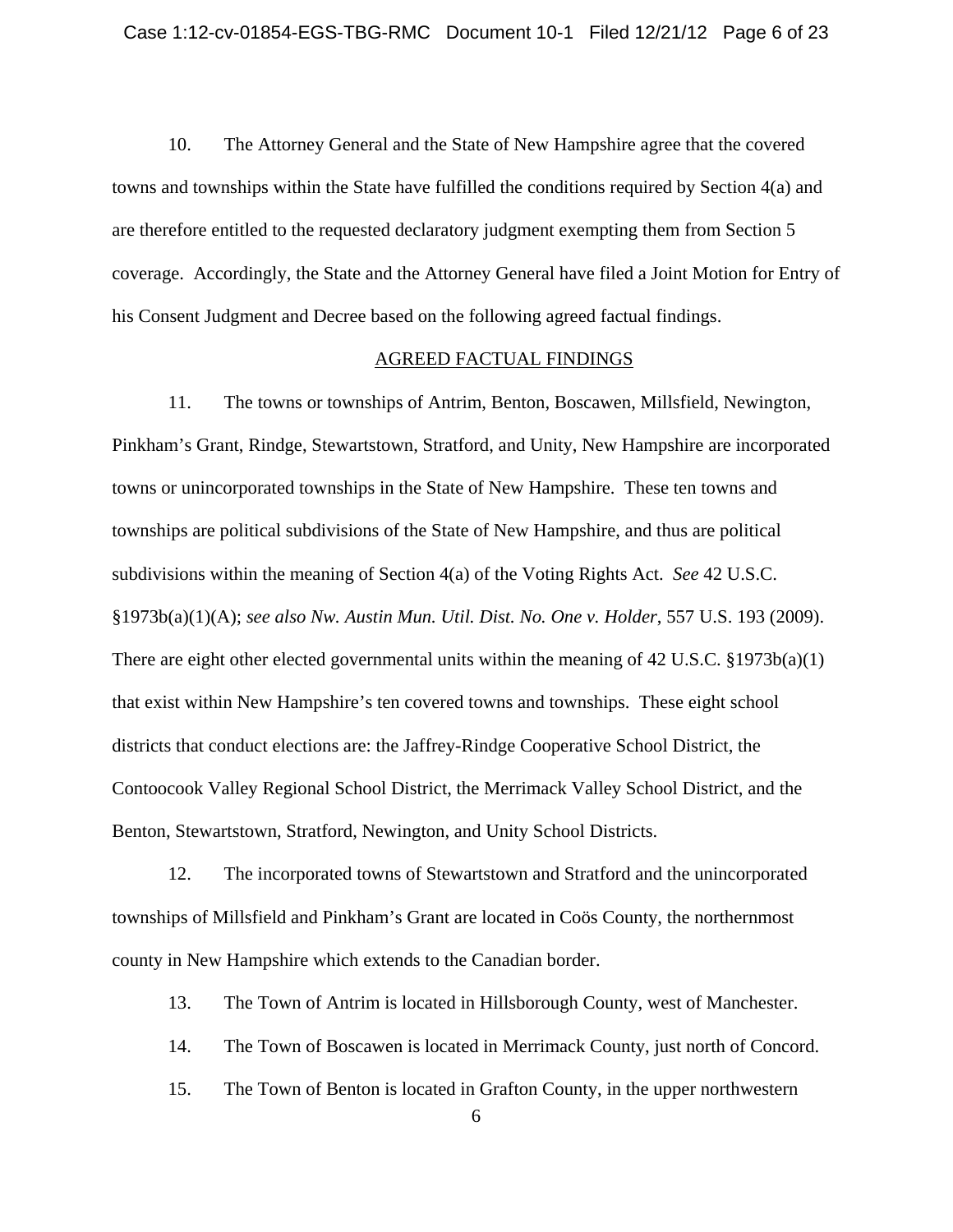region of New Hampshire, on the western edge of the White Mountains.

16. The Town of Newington is located in Rockingham County, in the southeastern corner of New Hampshire.

17. The Town of Unity is located in Sullivan County, in the southwestern portion of New Hampshire, near the Vermont state line.

18. The Town of Rindge is located in Cheshire County, just north of the Massachusetts state line.

19. Set forth below are the demographics of the covered towns and townships, based on U.S. Census data. Racial categories for 2010 census data are aggregated pursuant to guidance issued by the Office of Management and Budget, OMB Bulletin 00-02 (Mar. 9, 2000), and the Department of Justice, 76 Fed. Reg. 7470, 7472 (Feb. 9, 2011); 66 Fed. Reg. 5411, 5414 (Jan. 18, 2001).

20. According to the 2010 Census, the Town of Antrim had a total population of 2,637 persons, of whom 2,540 (96.3%) were non-Hispanic White, 12 (0.5%) were non-Hispanic Black, 31 (1.2%) were Hispanic, 33 (1.3%) were non-Hispanic American Indian, and 13 (0.5%) were non-Hispanic Asian. According to the 2010 Census, Antrim had a total voting age population of 2,038 persons, of whom 1,978 (97.1%) were non-Hispanic White, 5 (0.2%) were non-Hispanic Black, 17 (0.8%) were Hispanic, 26 (1.3%) were non-Hispanic American Indian, and 8 (0.4%) were non-Hispanic Asian.

21. According to the 2010 Census, the Town of Benton had a total population of 364 persons, of whom 350 (96.2%) were non-Hispanic White, 0 (0.0%) were non-Hispanic Black, 4 (1.1%) were Hispanic, 6 (1.6%) were non-Hispanic American Indian, and 3 (0.8%) were non-Hispanic Asian. According to the 2010 Census, Benton had a total voting age population of 314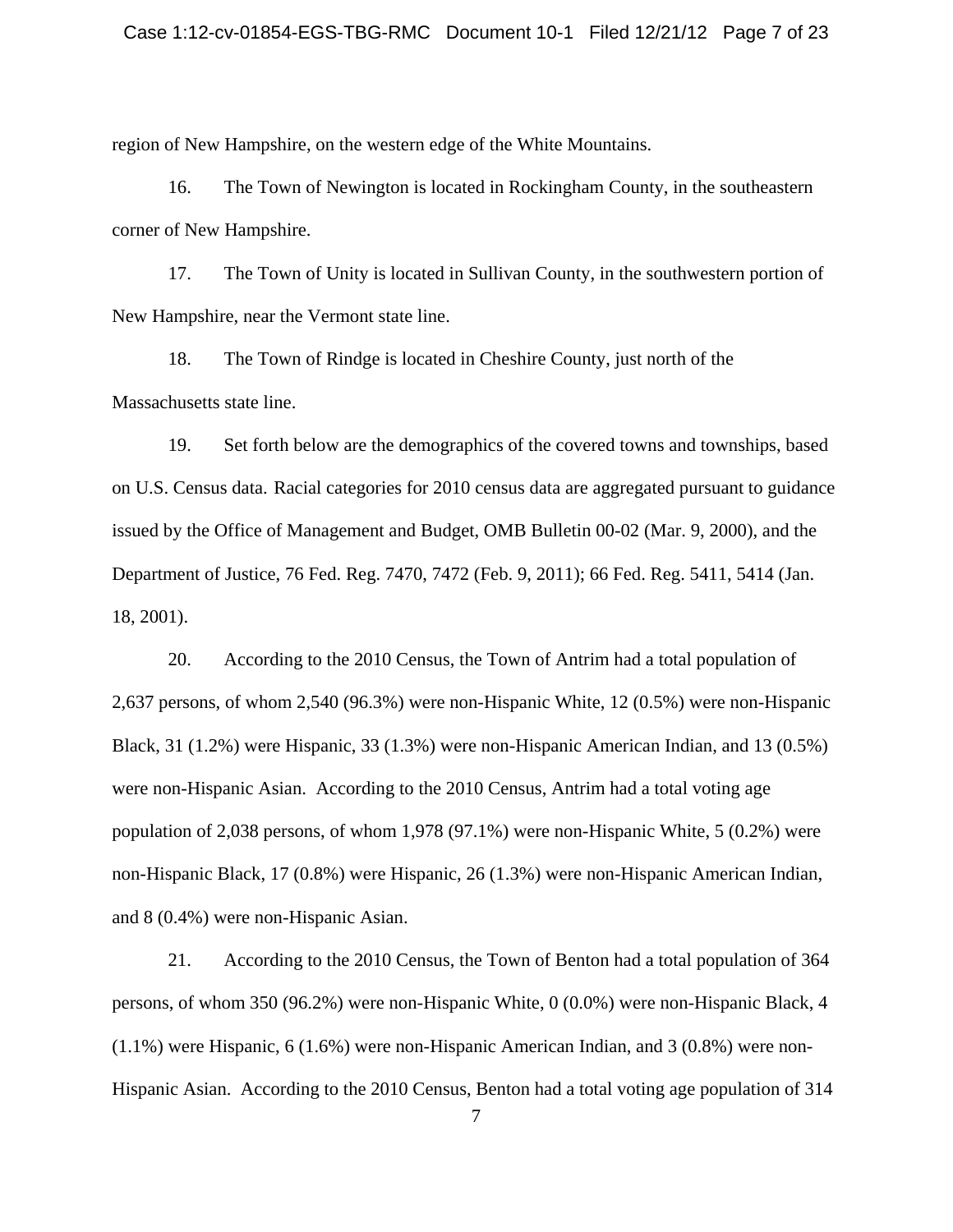persons, of whom 301 (95.9%) were non-Hispanic White, 0 (0.0%) were non-Hispanic Black, 4 (1.3%) were Hispanic, 6 (1.9%) were non-Hispanic American Indian, and 2 (0.6%) were non-Hispanic Asian.

22. According to the 2010 Census, the Town of Boscawen had a total population of 3,965 persons, of whom 3,835 (96.7%) were non-Hispanic White, 32 (0.8%) were non-Hispanic Black, 38 (1.0%) were Hispanic, 33 (0.8%) were non-Hispanic American Indian, and 19 (0.5%) were non-Hispanic Asian. According to the 2010 Census, Boscawen had a total voting age population of 3,191 persons, of whom 3,100 (97.1%) were non-Hispanic White, 23 (0.7%) were non-Hispanic Black, 28 (0.9%) were Hispanic, 21 (0.7%) were non-Hispanic American Indian, and 13 (0.4%) were non-Hispanic Asian.

23. According to the 2010 Census, the unincorporated Township of Millsfield had a total population of 23 persons, of whom 23 (100%) were non-Hispanic White, and a total voting age population of 17 persons, of whom 17 (100%) were non-Hispanic White.

24. According to the 2010 Census, the Town of Newington had a total population of 753 persons, of whom 724 (96.1%) were non-Hispanic White, 1 (0.1%) was non-Hispanic Black, 8 (1.1%) were Hispanic, 4 (0.5%) were non-Hispanic American Indian, and 14 (1.9%) were non-Hispanic Asian. According to the 2010 Census, Newington had a total voting age population of 623 persons, of whom 604 (97.0%) were non-Hispanic White, 1 (0.2%) was non-Hispanic Black, 5 (0.8%) were Hispanic, 2 (0.3%) were non-Hispanic American Indian, and 11 (1.8%) were non-Hispanic Asian.

25. According to the 2010 Census, the unincorporated Township of Pinkham's Grant had a total population of 9 persons, all of whom were of voting age and of whom 6 (66.7%) were non-Hispanic White, and 3 (33.3%) were non-Hispanic Asian.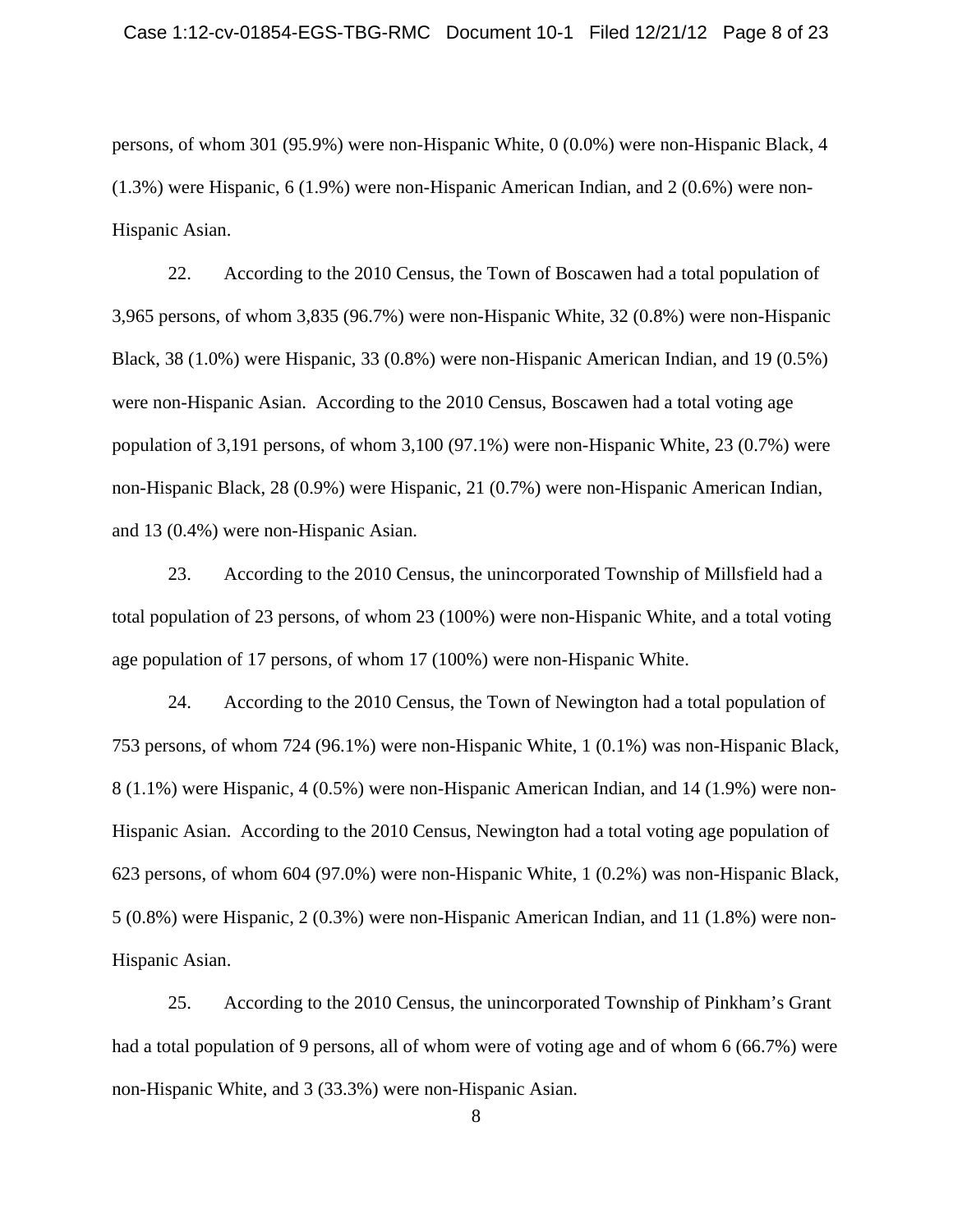### Case 1:12-cv-01854-EGS-TBG-RMC Document 10-1 Filed 12/21/12 Page 9 of 23

26. According to the 2010 Census, the Town of Rindge had a total population of 6,014 persons, of whom 5,699 (94.8%) were non-Hispanic White, 94 (1.6%) were non-Hispanic Black, 77 (1.3%) were Hispanic, 42 (0.7%) were non-Hispanic American Indian, and 74 (1.2%) were non-Hispanic Asian. According to the 2010 Census, Rindge had a total voting age population of 4,812 persons, of whom 4,560 (94.8%) were non-Hispanic White, 72 (1.5%) were non-Hispanic Black, 69 (1.4%) were Hispanic, 30 (0.6%) were non-Hispanic American Indian, and 58 (1.2%) were non-Hispanic Asian.

27. According to the 2010 Census, the Town of Stewartstown had a total population of 1,004 persons, of whom 982 (97.8%) were non-Hispanic White, 3 (0.3%) were non-Hispanic Black, 11 (1.1%) were Hispanic, 8 (0.8%) were non-Hispanic American Indian, and 0 (0.0%) were non-Hispanic Asian. According to the 2010 Census, Stewartstown had a total voting age population of 802 persons, of whom 792 (98.8%) were non-Hispanic White, 1 (0.1%) was non-Hispanic Black, 3 (0.4%) were Hispanic, 6 (0.7%) were non-Hispanic American Indian, and 0 (0.0%) were non-Hispanic Asian.

28. According to the 2010 Census, the Town of Stratford had a total population of 746 persons, of whom 710 (95.2%) were non-Hispanic White, 3 (0.4%) were non-Hispanic Black, 10 (1.3%) were Hispanic, 15 (2.0%) were non-Hispanic American Indian, and 7 (0.9%) were non-Hispanic Asian. According to the 2010 Census, Stratford had a total voting age population of 607 persons, of whom 578 (95.2%) were non-Hispanic White, 3 (0.5%) were non-Hispanic Black, 6 (1.0%) were Hispanic, 14 (2.3%) were non-Hispanic American Indian, and 5 (0.8%) were non-Hispanic Asian.

29. According to the 2010 Census, the Town of Unity had a total population of 1,671 persons, of whom 1,618 (96.8%) were non-Hispanic White, 5 (0.3%) were non-Hispanic Black,

 <sup>9</sup>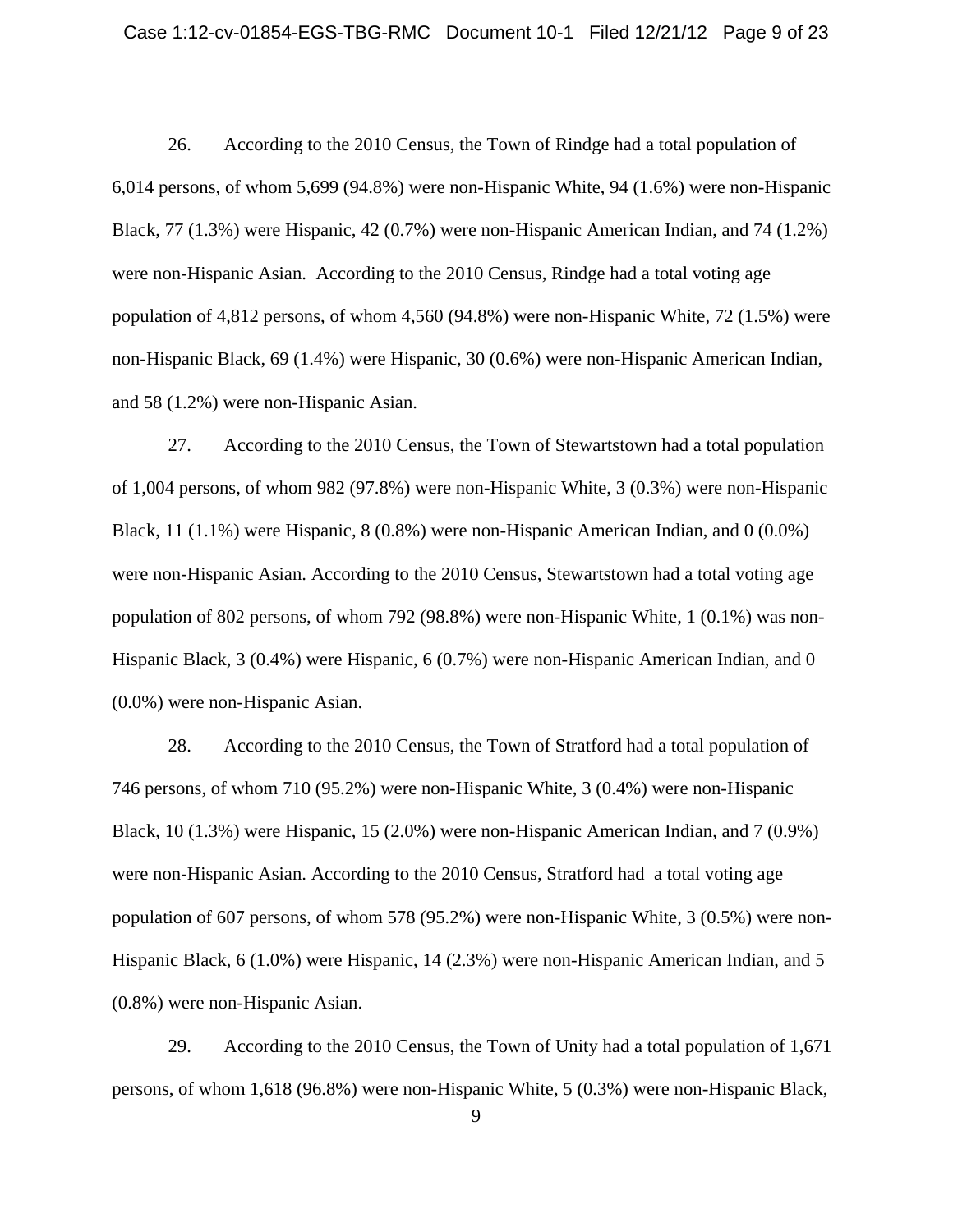14 (0.8%) were Hispanic, 24 (1.4%) were non-Hispanic American Indian, and 8 (0.5%) were non-Hispanic Asian. According to the 2010 Census, Unity had a total voting age population of 1,421 persons, of whom 1,386 (97.5%) were non-Hispanic White, 5 (0.4%) were non-Hispanic Black, 5 (0.4%) were Hispanic, 18 (1.3%) were non-Hispanic American Indian, and 5 (0.4%) were non-Hispanic Asian.

30. Nine of the ten covered towns and townships (Antrim, Benton, Boscawen, Millsfield, Newington, Rindge, Stewartstown, Stratford, and Unity) are organized for the purpose of voting and have a Board of Selectmen – town meeting governmental structure. The eight towns, as well as Millsfield Township, are governed by a three-member Board of Selectmen, as defined by state law. N.H. Rev. STAT. ANN. §49-B:2 (IV) (2012). The Selectmen are elected at-large, in a nonpartisan town meeting and serve three-year staggered terms. The only minority member to serve on any of the Boards of Selectmen for the above nine towns or townships within the last ten years, was one American Indian member on the Board of Selectmen for the Town of Boscawen.

31. Pinkham's Grant is an unincorporated township that is not organized for the purpose of voting and is not governed by a Board of Selectmen. Pinkham's Grant is governed by the three-member Board of County Commissioners for Coös County. Coös County Commissioners are elected from three single-member districts in even numbered years and serve four-year staggered terms. Coös County is not a covered jurisdiction for purposes of Section 4 of the Voting Rights Act, 42 U.S.C. §1973b.

32. The towns of Benton, Newington, Stewartstown, Stratford, and Unity each have school districts coterminous with each town, governed by a three-member school board. School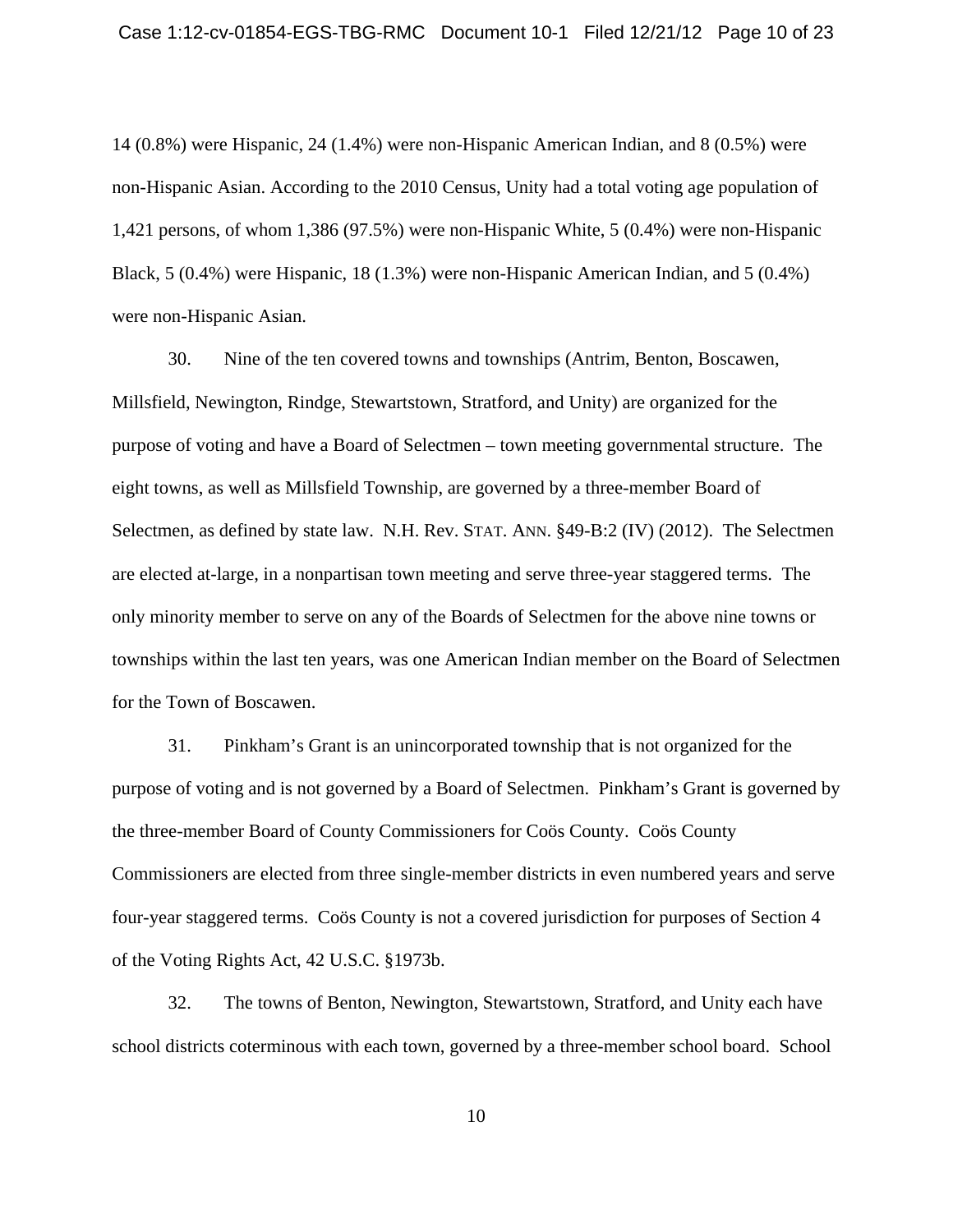### Case 1:12-cv-01854-EGS-TBG-RMC Document 10-1 Filed 12/21/12 Page 11 of 23

board members are elected in each town, at-large, by plurality vote in a nonpartisan annual school district or town meeting and serve three-year staggered terms.

33. The Town of Rindge is part of the Jaffrey-Rindge Cooperative School District, which is governed by a seven-member school board. Three members are elected at-large from the Town of Rindge, three members are elected at-large from the Town of Jaffrey, and one member is elected district-wide. Members of the Jaffrey-Rindge Cooperative School District are elected by plurality vote in nonpartisan annual school district meetings and serve three-year staggered terms.

34. The Town of Antrim is part of the Contoocook Valley Regional School District, which is governed by a thirteen-member school board. Two members are elected at-large from the Town of Antrim, four members are elected at-large from the Town of Peterborough, and one member is elected at-large from each of the Towns of Bennington, Dublin, Francestown, Greenfield, Hancock, Sharon, and Temple. Members of the Contoocook Valley School Board are elected by plurality vote in nonpartisan annual school district meetings and serve three-year staggered terms.

35. The Town of Boscawen is part of the Merrimack Valley Regional School District. The Merrimack Valley School District is governed by an eleven-member school board. Two members are elected at-large from the Town of Boscawen, two members are elected at-large from each of the Towns of Loudon, Penacock, Salisbury and Webster, and one member is elected district-wide. Members of the Merrimack Valley Regional School District are elected by plurality vote in nonpartisan annual school board meetings and serve three-year staggered terms. During the last ten years, two minority board members have been elected from the Town of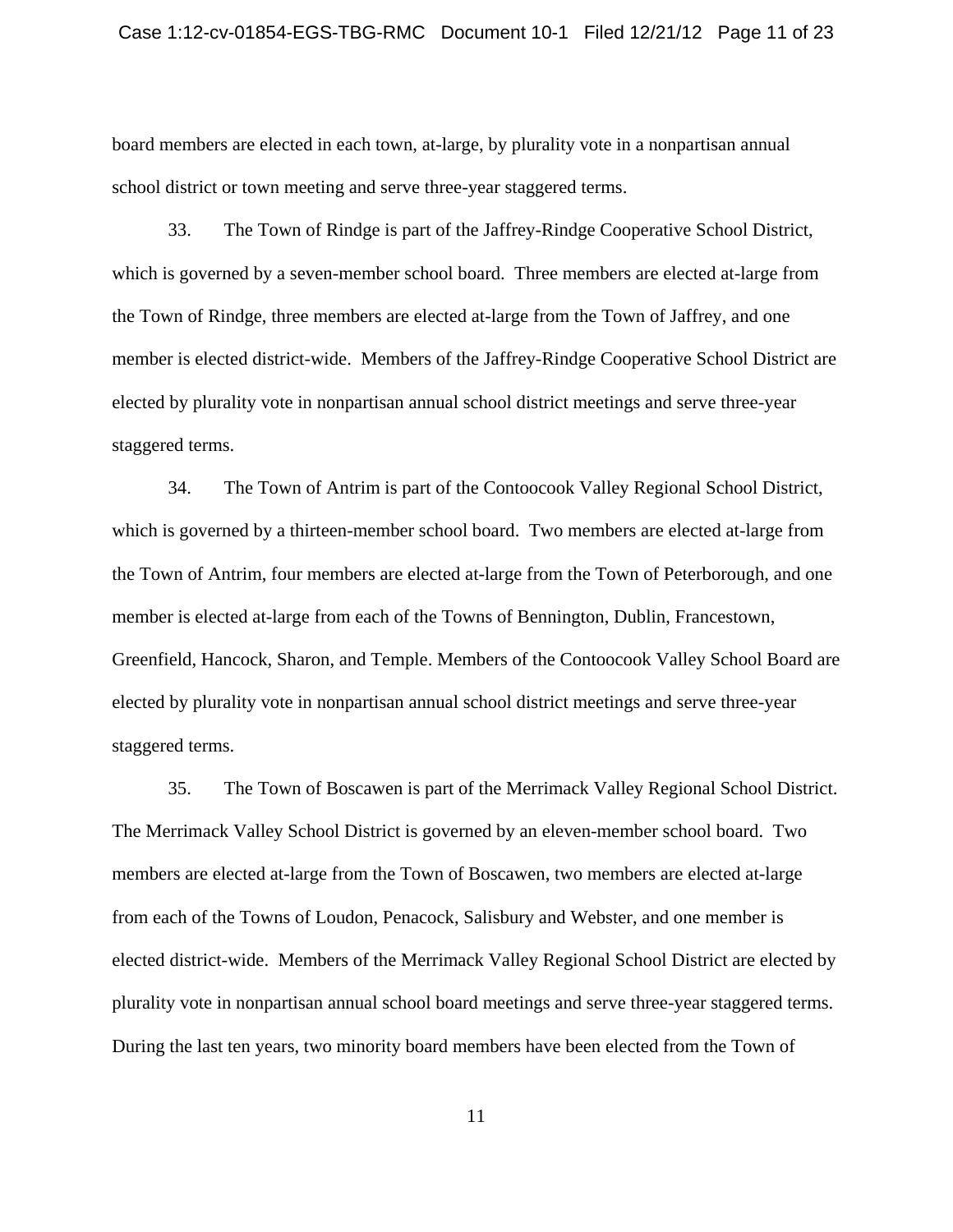Boscawen to serve on the Merrimack Valley School Board, one African American and one American Indian.

36. The townships of Millsfield and Pinkham's Grant do not have school districts.

37. Elections in Antrim, Benton, Boscawen, Millsfield, Newington, Rindge, Stewartstown, Stratford, and Unity – including voter registration, the preparation of ballots, list maintenance, and the selection of polling places – are administered by the Town Clerks, Supervisors of the Checklist, Town Moderators, Ballot Clerks, and the Select Board in each town or township. Voters in Pinkham's Grant travel to the Town of Gorham to vote for county, state, and federal offices, and officials in the Town of Gorham administer those elections.

38. Citizens who reside in New Hampshire, including in the ten covered towns and townships, can register to vote and thereafter vote at the polling site on Election Day in all elections. Before the election, citizens also can submit voter registration applications in person with the office of the Town Clerk or with the town or township's Supervisors of the Checklist or submit an absentee voter registration form by mail under some circumstances. The use of election day registration has long been a statewide feature of New Hampshire elections, and by virtue of this relatively rare elections feature, New Hampshire is one of the small number of states exempted from the voter registration requirements for federal elections otherwise required by the National Voter Registration Act of 1993. 42 U.S.C. §1973gg-2(b).

39. As the State of New Hampshire and its ten covered towns and townships do not record the race of its registered voters, they cannot present direct evidence of minority voter registration or minority participation in voting. The covered towns and townships have provided the data that are available, including voter registration and turnout data from 2002 through 2012, and those data show that a significant percentage of the voting age population in the covered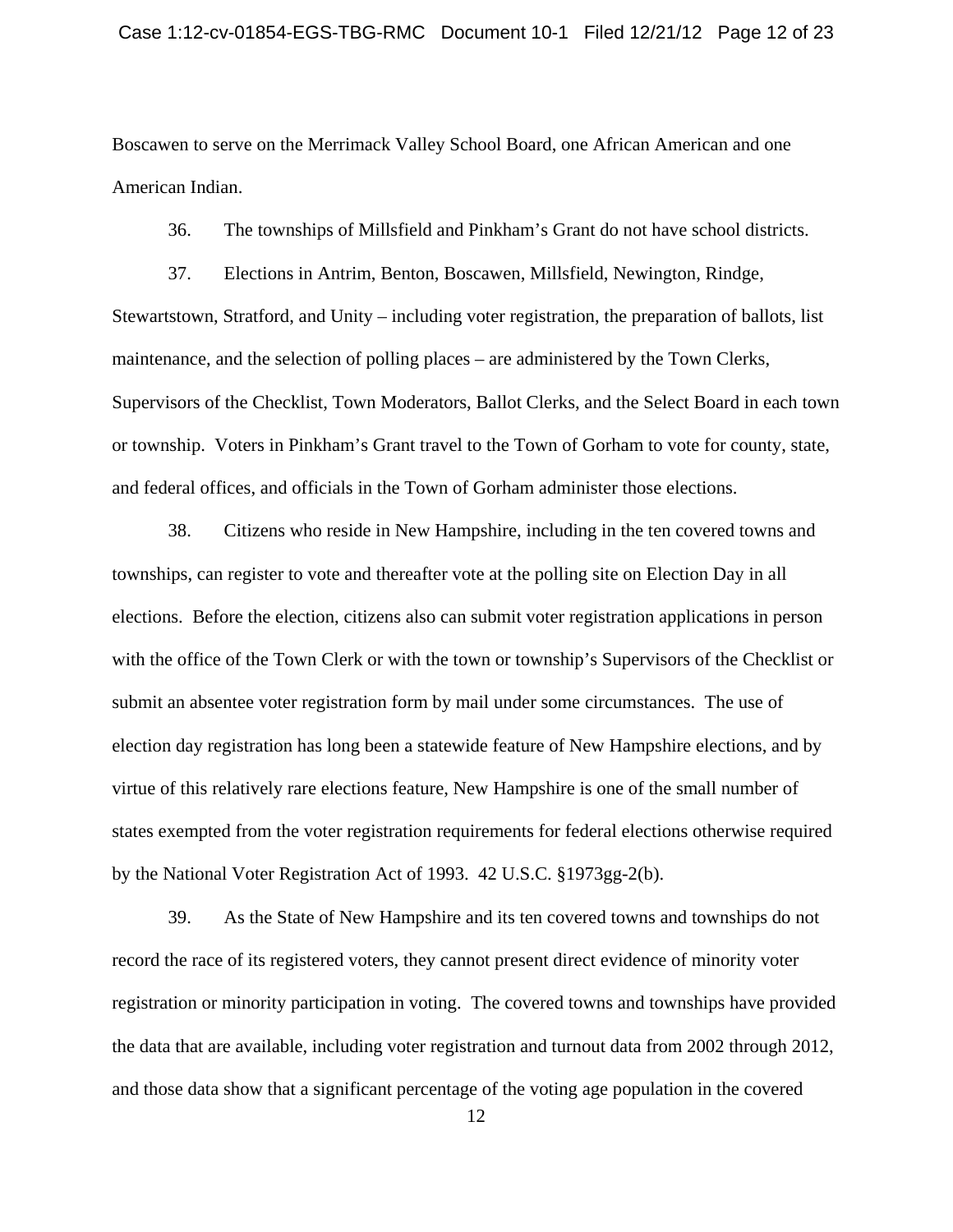towns and townships is registered to vote and participated in general elections in presidential election years.

40. For example, as of November 2010, at least 70% of the voting age population in all of the covered towns and townships was registered to vote. As of November 2012, with two exceptions (the towns of Stewartstown and Stratford), at least 73% of the total voting age population in the covered towns and townships was registered to vote. In the presidential election years of 2004 and 2008, with one exception (Pinkham's Grant), at least 62% of the registered voters of the covered towns and townships voted. At least 72% of the registered voters in the covered towns and townships voted in the 2012 general presidential election, with the one exception of Pinkham's Grant.

41. The Attorney General has found no evidence of violations of law implicating racial discrimination in voting in the covered jurisdictions in New Hampshire, nor court decisions that find racial discrimination in voting in the covered jurisdictions, nor pending court cases alleging such racial discrimination in voting. 42 U.S.C. §§1973b(a)(1)(B) and (a)(3). The Attorney General and the State note that there is a pending state court case concerning the language used on the state's voter registration form regarding domicile. The Attorney General notes that he has precleared the modifications to the state voter registration form pursuant to Section 5. In September 2012, a state court preliminarily enjoined the State's modifications to the state voter registration application, holding that the changes likely violated the state constitution. *See Rivers v. New Hampshire*, No. 219-2012-CV-00458 (Sept. 24, 2012). In October, the state Supreme Court denied the State's Emergency Motion for Stay. *See Petition of the State of New Hampshire*, No. 2012-0680 (N.H. Oct. 9, 2012). The *Rivers* state court litigation remains ongoing, but does not deal with discrimination in voting on account of race or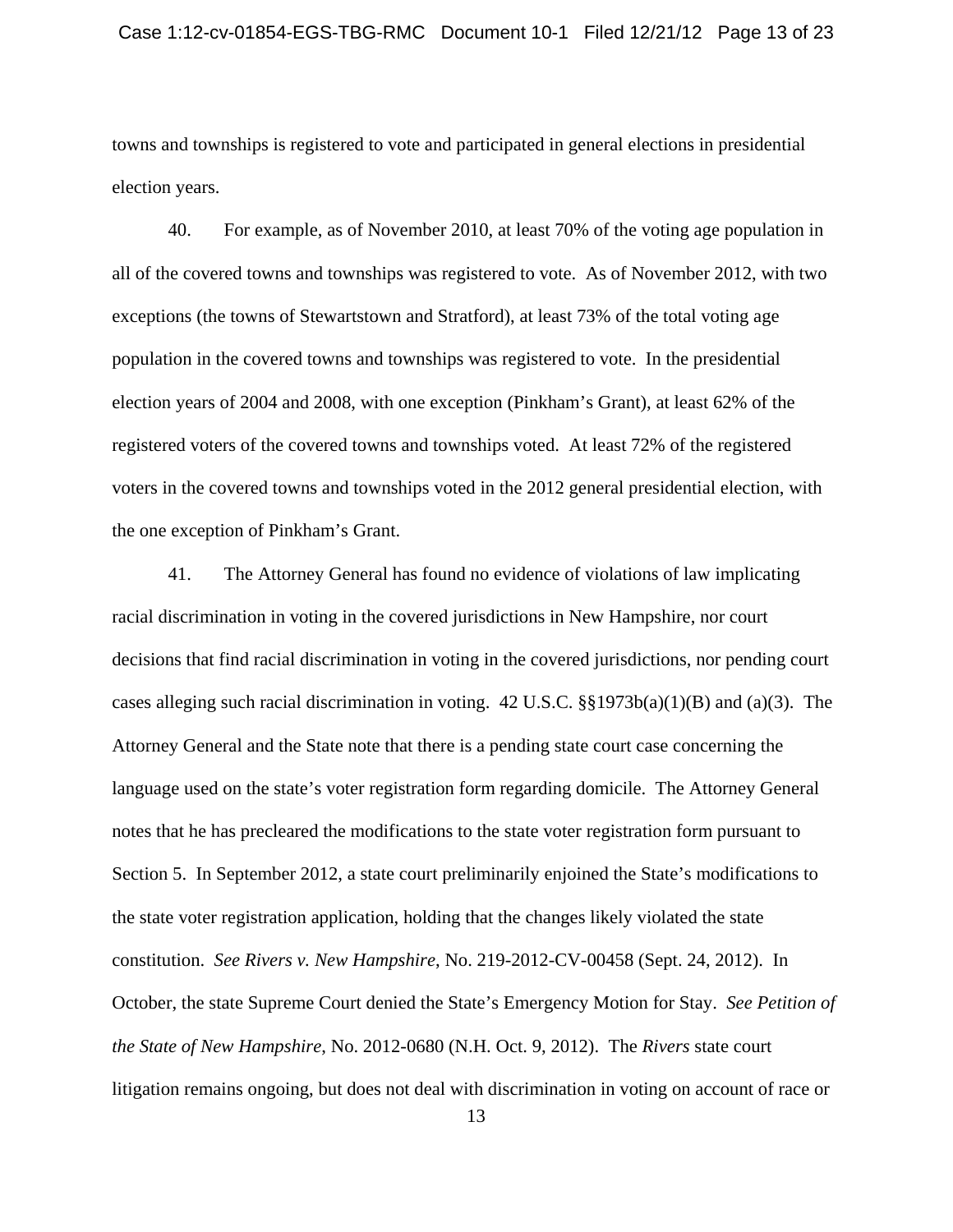color, and thus the Attorney General and the State agree that the state court action does not affect this bailout action.

42. The State of New Hampshire has undertaken significant voluntary efforts on its own initiative to bring its ten covered towns and townships, and the included governmental units within them, into full compliance with Section 5 of the Voting Rights Act. Since December 2002, the Attorney General has received 233 submissions on behalf of New Hampshire's ten covered towns and townships and governmental units within them. These submissions included, but are not limited to, New Hampshire's post-2000 Census statewide redistricting plans, the State's post-2010 Census statewide redistricting plans, and the State's 2012 voter identification law. All of these submissions have been precleared by the Attorney General under Section 5. Some recent submissions were made after the Attorney General reviewed the records of the covered towns and townships in the course of considering New Hampshire's bailout request and advised that it appeared that several potential voting changes had not previously been submitted to the Attorney General over the preceding ten years. This review also determined that the failure to make such submissions prior to implementation was not the product of any discriminatory reason. Upon notice from the Attorney General, New Hampshire ensured that these matters were promptly submitted for review under Section 5, and the Attorney General interposed no objection to these changes under Section 5. This Court has granted bailout to a number of other covered jurisdictions who have similarly implemented certain voting changes prior to Section 5 review*. See, e.g.*, *Shenandoah Cnty. v. Reno*, No. 99-992 (D.D.C. Oct. 15, 1999); *Roanoke Cnty. v. Reno*, No. 00-1949 (D.D.C. Jan. 24, 2001); *Warren Cnty. v. Ashcroft*, No. 02-1736 (D.D.C. Nov. 26, 2002); *Pulaski Cnty. v. Gonzales*, No. 05-1265 (D.D.C. Sept. 27, 2005); *Augusta Cnty. v. Gonzales*, No. 05-1885 (D.D.C. Nov. 30, 2005); *City of Kings Mountain*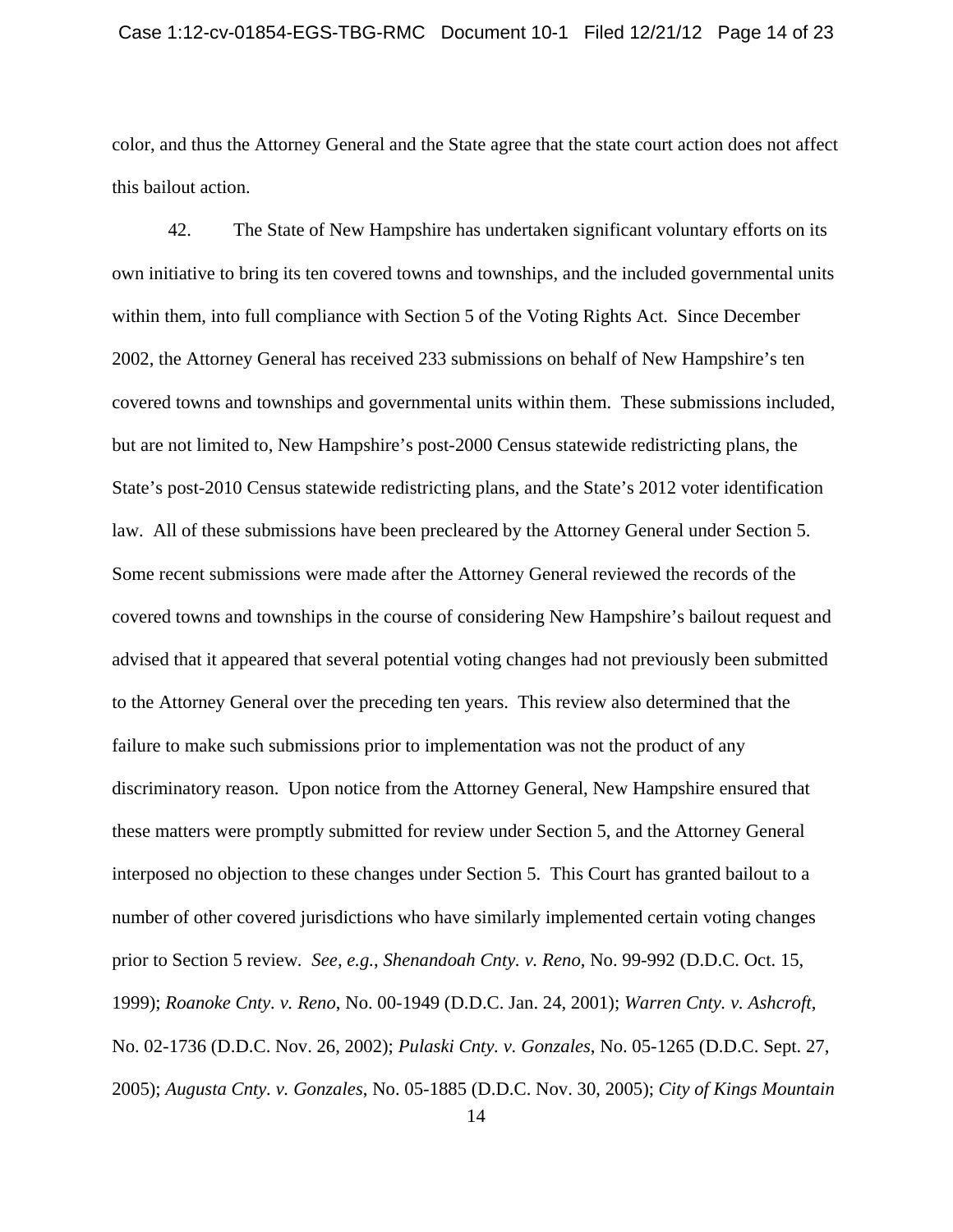*v. Holder*, No. 10-cv-1153 (D.D.C. Oct. 22, 2010); *Jefferson Cnty. Drainage Dist. No. Seven v. Holder*, No. 11-461 (D.D.C. June 6, 2011); *Alta Irrigation Dist. v. Holder*, No. 11-758 (D.D.C. July 15, 2011); *Culpeper Cnty. v. Holder*, No. 11-1477 (D.D.C. Oct. 3, 2011); *King George Cnty. v. Holder*, No.11-02164 (D.D.C. April 5, 2012); *Prince William Cnty. v. Holder,* No. 12- 00014 (D.D.C. April 10, 2012); *Merced Cnty. v. Holder*, No. 12-00354 (D.D.C. Aug. 31, 2012). Information on bailout cases is available on the Department of Justice's website at www.justice.gov/crt/about/vot/misc/sec 4.php

43. The Attorney General has also considered the fact New Hampshire is unusual in that it very likely would have been one of the few jurisdictions covered under Section 4(b) of the Act that would have been able to bail out under original bailout standard under Section 4(a) of the Act (prior to the changes in the bailout standard in the 1982 amendments to the Act). Under this prior bailout standard, a covered jurisdiction had to demonstrate that it had not used a test or device for racial discriminatory reasons at the time it became covered by Section 5. Relatively few covered jurisdictions could meet the prior bailout standard because most covered jurisdictions were engaged in racial discrimination in voting at the time of coverage. Had New Hampshire sought to bail out its covered jurisdictions under the prior bailout standard, it likely would have been successfully able to demonstrate that the covered towns had no known history of intentional racial discrimination in voting at the time of coverage or since. Indeed, the other jurisdictions that were covered in the same 1974 coverage determination as the towns in New Hampshire, long ago bailed out from coverage under the prior bailout standard. *See* 39 Fed. Reg. 16912 (May 10, 1974); *Maine v. United States*, No. 75-2125 (D.D.C. Sept. 17, 1976) (18 towns); *Massachusetts v. United States*, No. 83-0945 (D.D.C. Sept. 29, 1983) (9 towns); *Connecticut v. United States*, No. 83-3103 (D.D.C. June 21, 1984) (3 towns).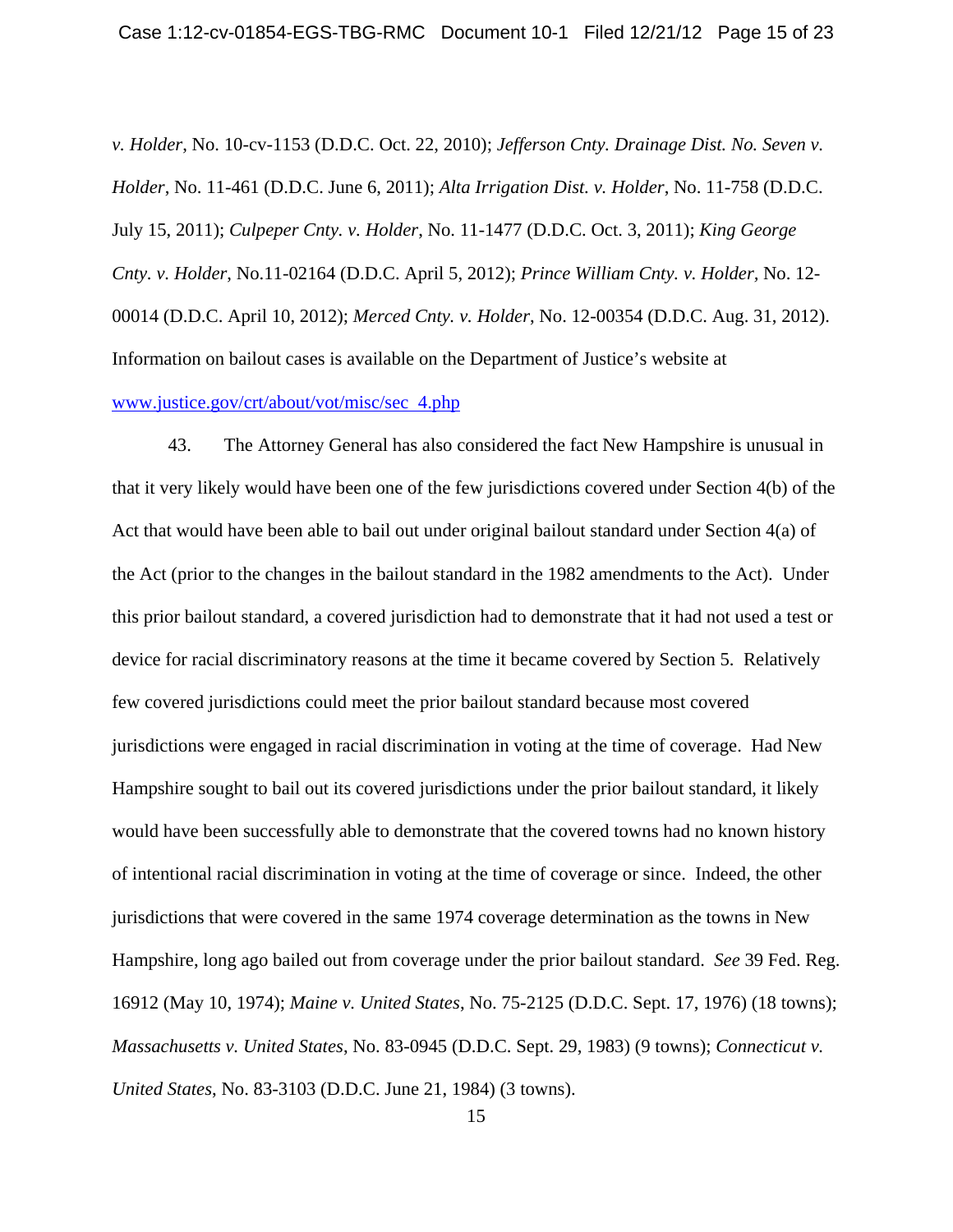44. New Hampshire and its covered towns and townships publicized the intended commencement of this action prior to the filing of the Complaint in this action. *See* 42 U.S.C. §1973b(a)(4). In August 2012, notices of intent to seek bailout were posted on websites maintained by the Secretary of State and the towns of Boscawen, Gorham (on behalf of Pinkham's Grant Township), Newington, Rindge, and Stratford. The State also publicized the commencement of this bailout in the Manchester Union newspaper on August 22, August 29, and September 5, 2012. Additionally, the towns of Antrim, Benton, Boscawen, Gorham (on behalf of Pinkham's Grant Township), Newington, Rindge, Stewartstown, Strafford, and Unity, as well as the townships of Millsfield and Pinkham's Grant, posted notice of the commencement of this action at local post offices and town or township offices or facilities in August 2012. Many of the towns and townships continued to post the notices through at least October 2012. The State of New Hampshire and its covered towns and townships have also publicized notice of this proposed settlement, simultaneously with the filing of the Joint Motion for Entry of Consent Judgment and Decree. 42 U.S.C. §1973b(a)(4).

45. The Attorney General has determined that it is appropriate to consent to a declaratory judgment allowing bailout by New Hampshire's ten covered towns and townships, pursuant to Section 4(a)(9) of the Voting Rights Act, 42 U.S.C. §1973b(a)(9). The Attorney General's consent in this action is based upon his own independent factual investigation of the covered towns' and townships' fulfillment of all of the bailout criteria and consideration of all of the circumstances of this case, including the views of citizens of the covered towns and townships, and the absence of evidence of any racial discrimination in the electoral process. This consent is premised on an understanding that Congress intended Section 4(a)(9) to permit bailout in those cases where the Attorney General is satisfied that both the statutory objectives of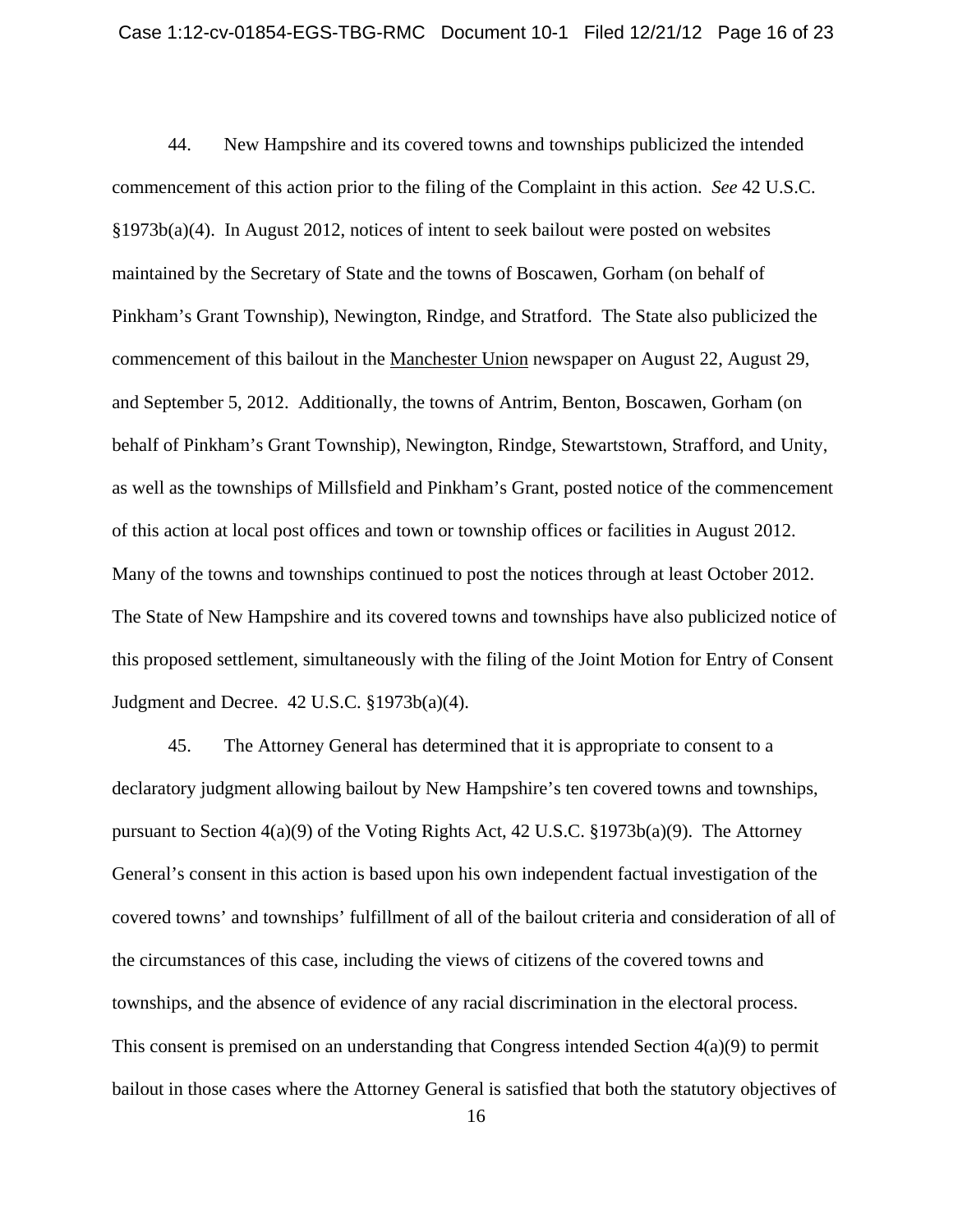encouraging Section 5 compliance and of preventing the use of discriminatory voting practices would not be compromised by such consent.

### AGREED FINDINGS ON STATUTORY BAILOUT CRITERIA

46. The towns and townships of Antrim, Benton, Boscawen, Millsfield, Newington, Pinkham's Grant, Rindge, Stewartstown, Stratford, and Unity, New Hampshire, and the governmental units within those towns and townships are covered jurisdictions subject to the special provisions of the Voting Rights Act, including Section 5 of the Act, 42 U.S.C. §1973c. Under Section 5, the covered towns and townships and the governmental units within those towns are required to obtain preclearance under Section 5 from either this Court or from the Attorney General for any change in voting standards, practices, and procedures adopted or implemented since the Act's coverage date for those towns.

47. During the ten years preceding the filing of this action and during the pendency of this action, no test or device, as defined in Section 4(c) of the Act, 42 U.S.C. §1973b(c), has been used within the covered towns and townships in New Hampshire for the purpose or with the effect of denying or abridging the right to vote on account of race or color. 42 U.S.C.

 $§1973b(a)(1)(A).$ 

48. During the ten years preceding the filing of this action, and during the pendency of this action, no final judgment of any court of the United States has determined that denials or abridgements of the right to vote on account of race or color have occurred anywhere within the territory of the covered towns and townships in New Hampshire. Further, no consent decree, settlement, or agreement has been entered into resulting in any abandonment of a voting practice challenged on such grounds. No action is presently pending alleging such denials or abridgements of the right to vote. *See* 42 U.S.C. §1973b(a)(1)(B).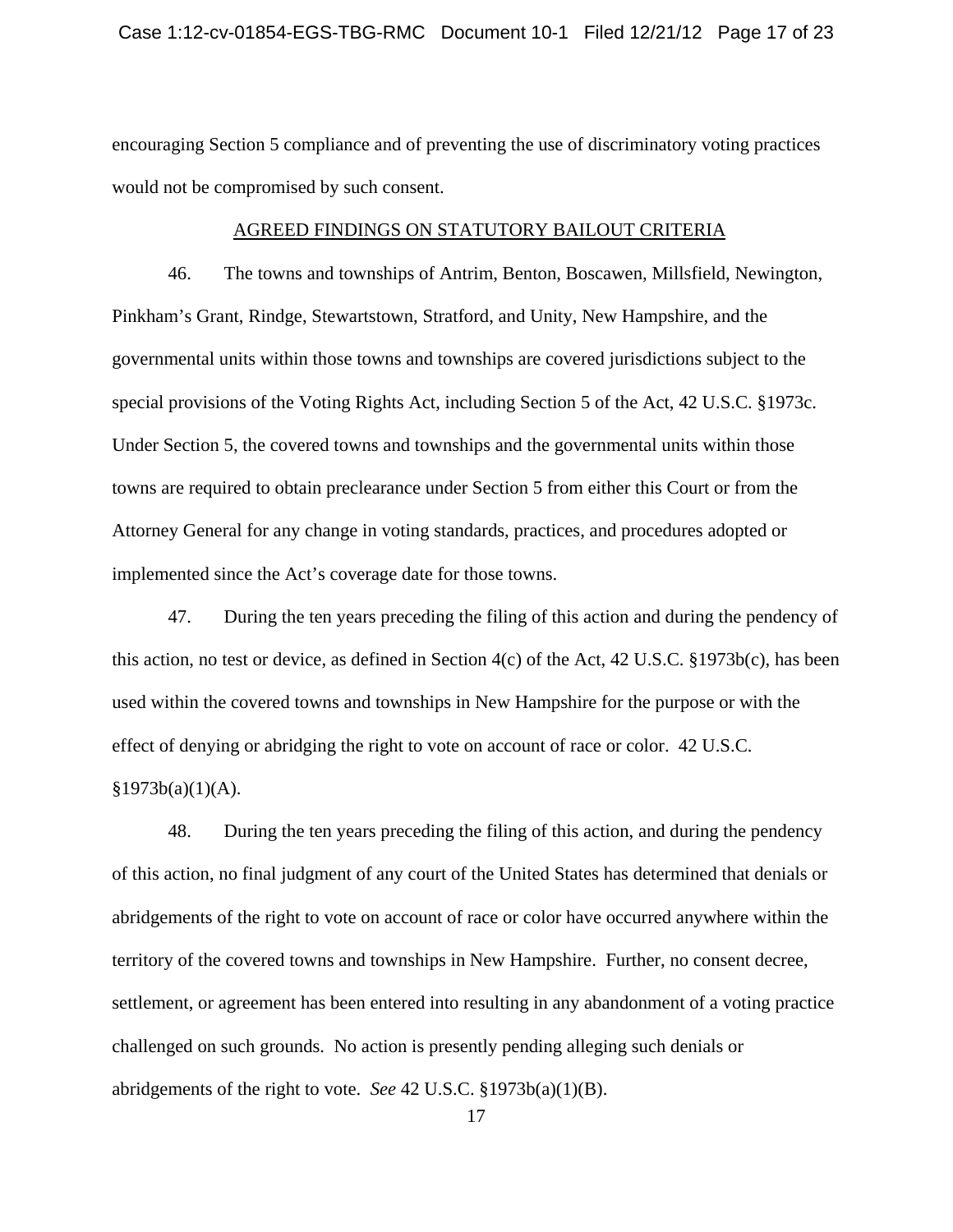49. During the ten years preceding the filing of this action, and during the pendency of this action, no Federal examiners or observers have been assigned to the covered towns and townships in New Hampshire. *See* 42 U.S.C. §1973b(a)(1)(C).

50. During the ten years preceding the filing of this action, and during the pendency of this action, New Hampshire, on behalf of the ten covered towns and townships, has made 233 administrative submissions to the Attorney General for review under Section 5, and the Attorney General did not interpose an objection to any of these submissions under Section 5. As set forth above, the covered towns and townships failed to submit, prior to implementation, certain voting changes to the Attorney General for review under Section 5. There is no evidence that the covered towns and townships, or the governmental units within them, did not submit these matters prior to implementation for any improper reason. Nor is there any evidence that implementation of such changes, which have now been precleared under Section 5, has had a discriminatory purpose or effect on voting that would contravene Congress' intent in providing the bailout option to jurisdictions such as these. During the ten years preceding the filing of this action, and during the pendency of this action, there has been no need for the covered towns and townships or any of the governmental units within them to repeal any voting changes to which the Attorney General has objected, or to which this Court has denied a declaratory judgment, since no such objections or denials have occurred. *See* 42 U.S.C. §1973b(a)(1)(D).

51. During the ten years preceding the filing of this action, and during the pendency of this action, the Attorney General has not interposed any objection to voting changes submitted by or on behalf of the covered towns and townships in New Hampshire or the governmental units within them for administrative review under Section 5. No such administrative submissions by or on behalf of the covered towns and townships or the governmental units within them are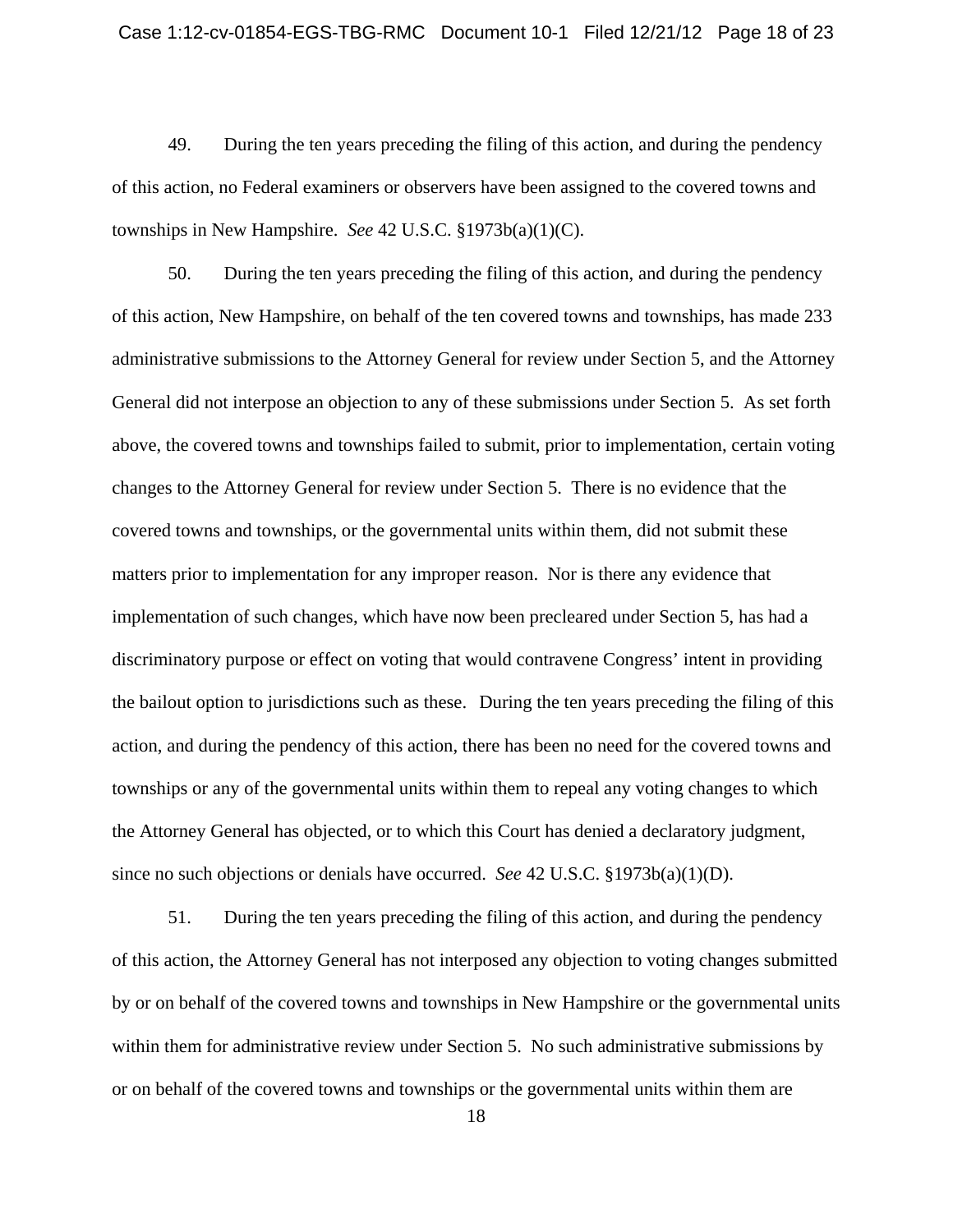presently pending before the Attorney General. Neither the covered towns and townships in New Hampshire nor the governmental units within them have ever sought judicial preclearance from this Court under Section 5. Thus, this Court has never denied the covered towns and townships in New Hampshire or the governmental units within them a declaratory judgment under Section 5, nor are any such declaratory judgment actions now pending. *See* 42 U.S.C.  $§1973b(a)(1)(E).$ 

52. During the ten years preceding the filing of this action, and during the pendency of this action, neither the covered towns and townships in New Hampshire nor the governmental units within them have employed voting procedures or methods of election that inhibit or dilute equal access to the electoral process. *See* 42 U.S.C. §1973b(a)(1)(F)(i).

53. During the ten years preceding the filing of this action, and during the pendency of this action, there is no evidence that anyone participating in elections in the covered towns and townships in New Hampshire nor the governmental units within them has been subject to intimidation or harassment in the course of exercising his or her rights protected under the Voting Rights Act. *See* 42 U.S.C. §1973b(a)(1)(F)(ii).

54. Over the preceding ten years, New Hampshire and the covered towns and townships have made constructive efforts aimed at expanded opportunity for convenient registration and voting for all citizens of voting age, principally through continuing to offer the opportunity to register to vote, correct election records, and vote at the polling place on Election Day. *See* 42 U.S.C. §1973b(a)(1)(F)(iii).

55. The covered towns and townships in New Hampshire have presented available information regarding rates of voter registration and voter participation over time. *See* 42 U.S.C.  $§1973b(a)(2)$ .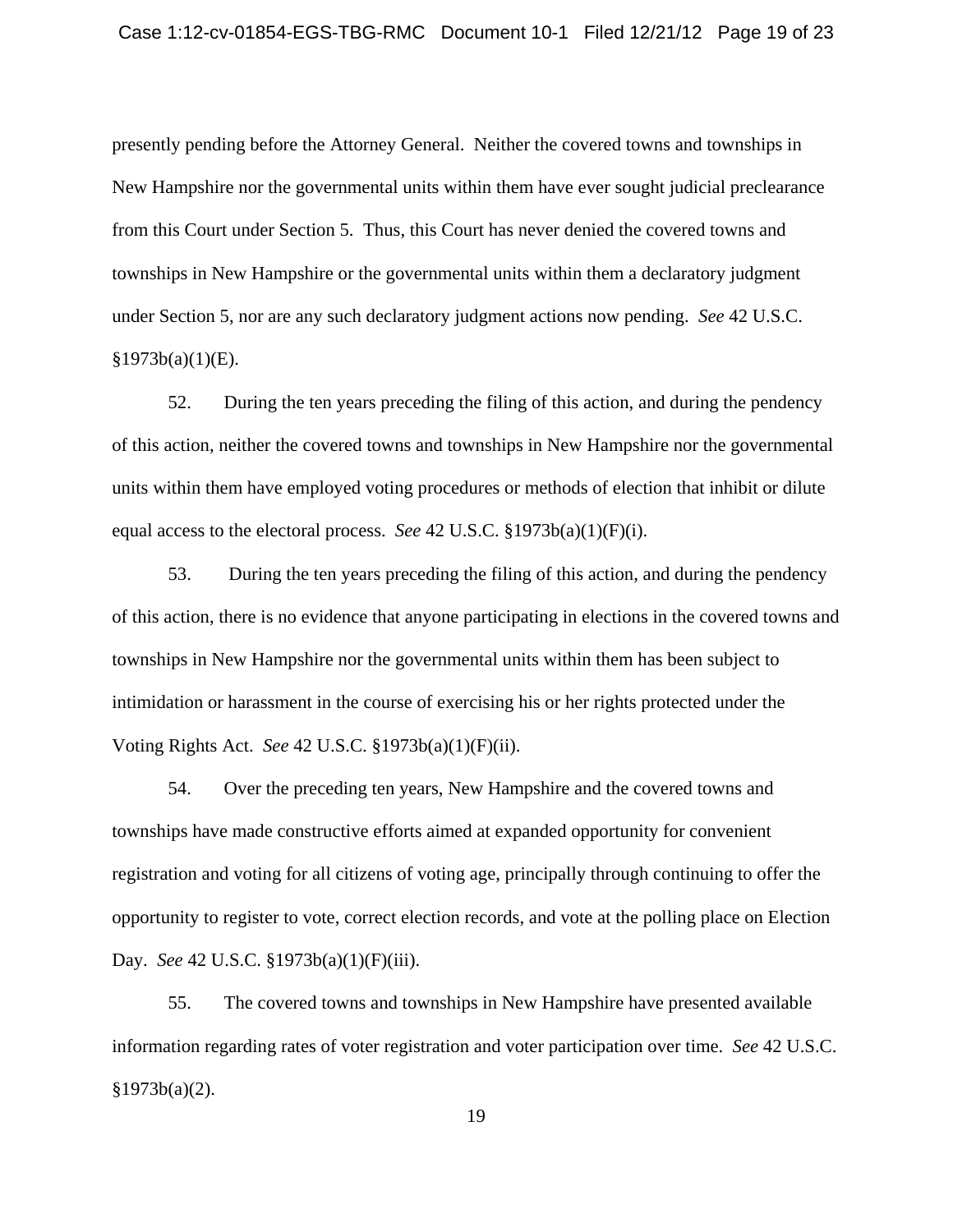56. During the ten years preceding the filing of this action, and during the pendency of this action, neither the covered towns and townships in New Hampshire nor the governmental units within them have engaged in violations of any provision of the Constitution or laws of the United States or any State or political subdivision with respect to discrimination in voting on account of race or color. *See* 42 U.S.C. §1973b(a)(3).

57. The covered towns and townships and the State of New Hampshire publicized the intended commencement of this action prior to its being filed, by placing advertisements on websites, and posting notices at local post offices and town offices or facilities. The State also publicized the commencement of this bailout in the Manchester Union newspaper on August 22, August 29, and September 5, 2012. The covered towns and townships and the State of New Hampshire have publicized a notice of the proposed settlement of this action simultaneously with the filing of the Joint Motion for Entry of Consent Judgment and Decree. *See* 42 U.S.C.  $§1973b(a)(4).$ 

Accordingly, it is hereby ORDERED, ADJUDGED and DECREED:

1. Plaintiff State of New Hampshire, on behalf of its ten covered towns and townships, is entitled to a declaratory judgment in accordance with Section 4(a)(1) of the Voting Rights Act, 42 U.S.C. §1973b(a)(1).

2. The parties' Joint Motion for Entry of Consent Judgment and Decree is GRANTED, and the covered towns and townships of Antrim, Benton, Boscawen, Millsfield, Newington, Pinkham's Grant, Rindge, Stewartstown, Stratford, and Unity and any governmental units within them are exempted from coverage pursuant to Section 4(b) of the Voting Rights Act, 42 U.S.C. §1973b(b), provided that this Court shall retain jurisdiction over this matter for a period of ten years pursuant to Section 4(a)(5), 42 U.S.C. §1973b(a)(5). This action shall be closed and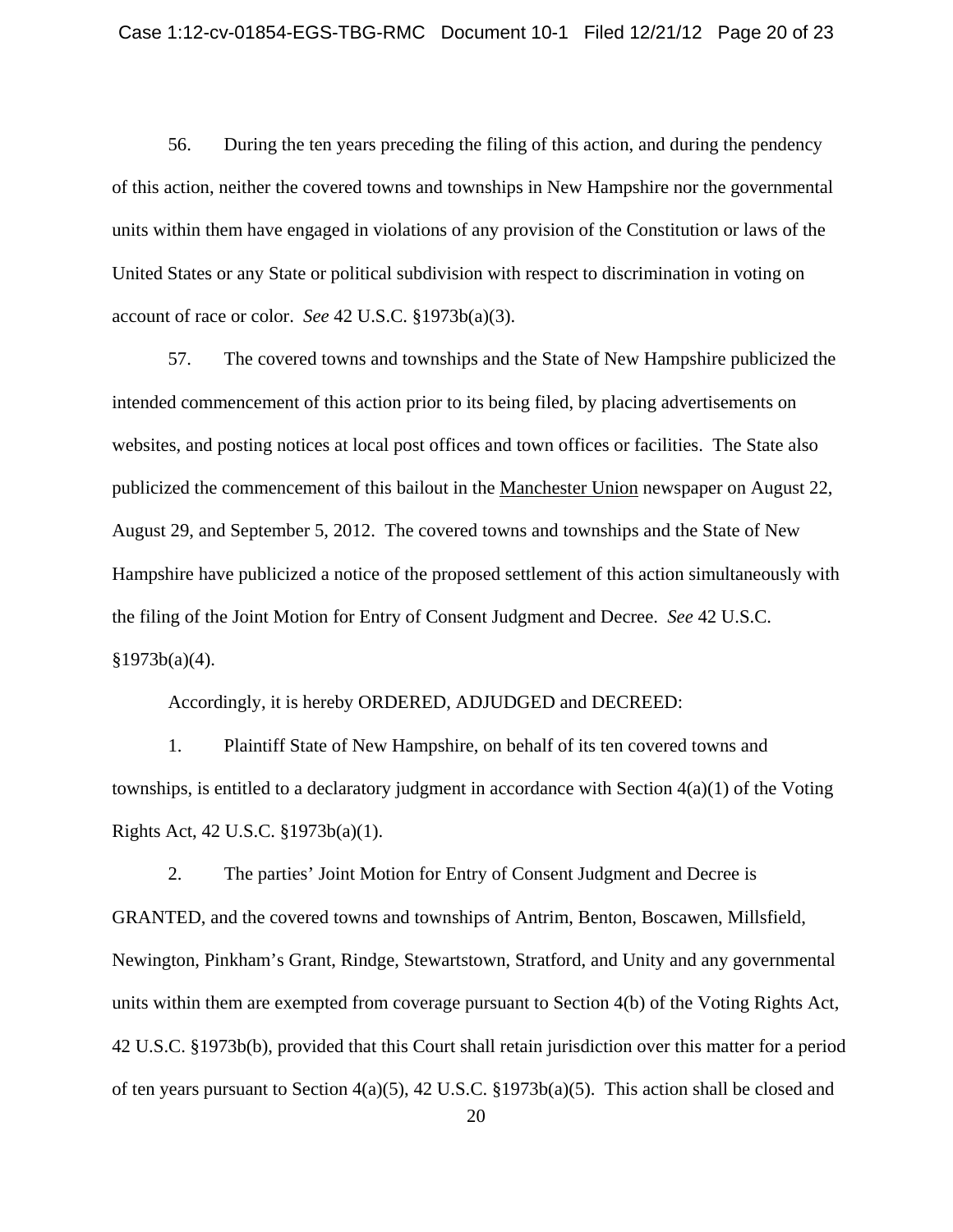placed on this Court's inactive docket, subject to being reactivated upon application by either the Attorney General or any aggrieved person in accordance with the procedures set forth in Section 4(a)(5), 42 U.S.C. §1973b(a)(5).

3. Each party shall bear its own fees, expenses and costs.

Entered this  $\_\_\_\_$  day of  $\_\_\_\_\_\_\_\_$ .

\_\_\_\_\_\_\_\_\_\_\_\_\_\_\_\_\_\_\_\_\_\_\_\_\_\_\_\_\_\_\_\_\_\_ THOMAS B. GRIFFITH UNITED STATES CIRCUIT JUDGE

\_\_\_\_\_\_\_\_\_\_\_\_\_\_\_\_\_\_\_\_\_\_\_\_\_\_\_\_\_\_\_\_\_ EMMET G. SULLIVAN UNITED STATES DISTRICT JUDGE

\_\_\_\_\_\_\_\_\_\_\_\_\_\_\_\_\_\_\_\_\_\_\_\_\_\_\_\_\_\_\_\_\_\_ ROSEMARY M. COLLYER UNITED STATES DISTRICT JUDGE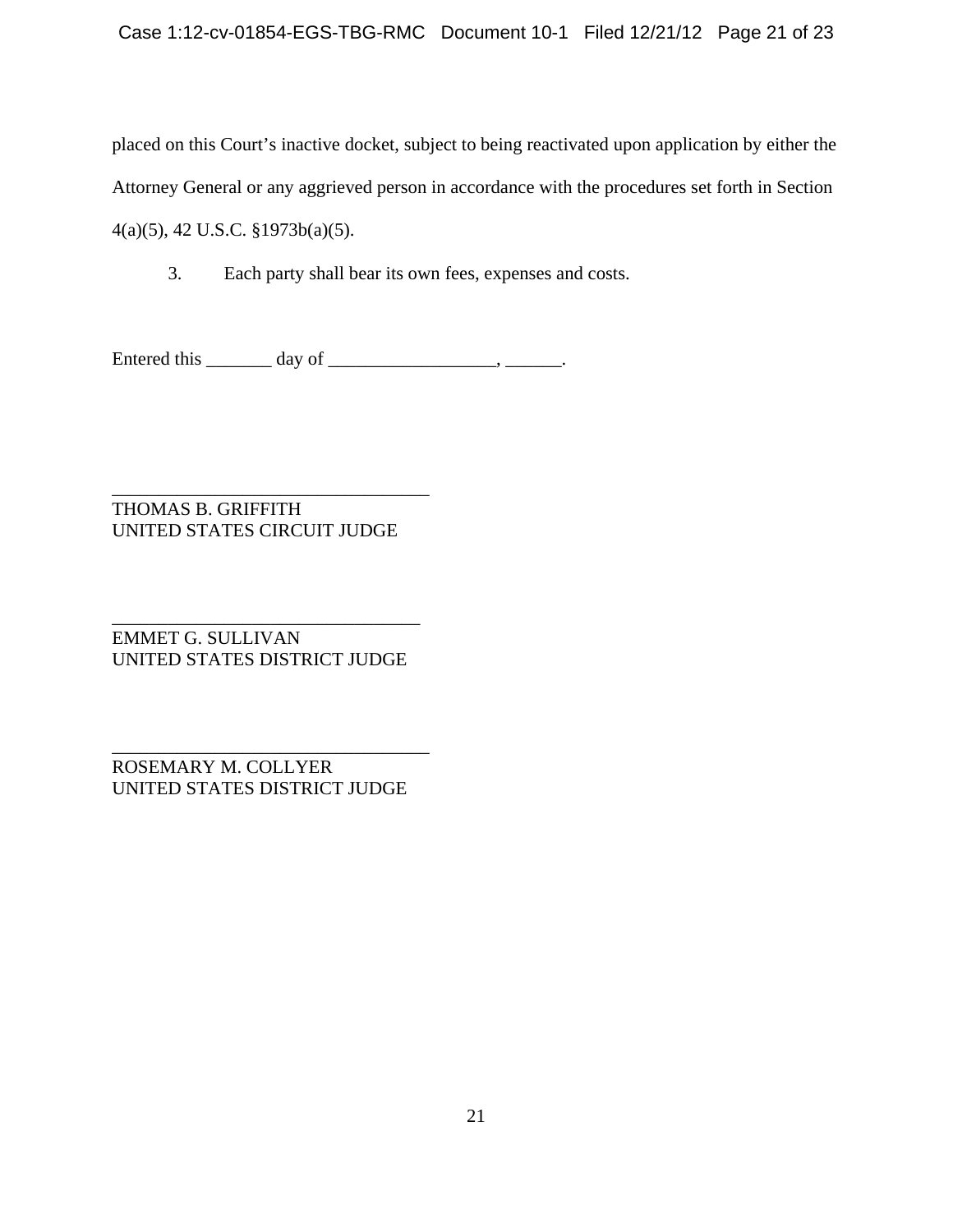Approved as to form and content:

MICHAEL A. DELANEY Attorney General MATTHEW MAVROGEORGE Assistant Attorney General State of New Hampshire 33 Capitol Street Concord, NH 03301 Phone: (603) 271-3658 Fax: (603) 271-2110

*/s/ J. Gerald Hebert* J. GERALD HEBERT D.C. Bar No. 447676 Attorney at Law 191 Somervelle Street, #405 Alexandria, VA 22304 Phone: (703) 628-4673

hebert@voterlaw.com

STEPHEN B. PERSHING D.C. Bar No. 482580 1416 E Street, N.E. Washington, D.C. 20002 Phone: (202) 543-4749 sbpershing@gmail.com

*Counsel for Plaintiff State of New Hampshire* 

Dated: December 21, 2012